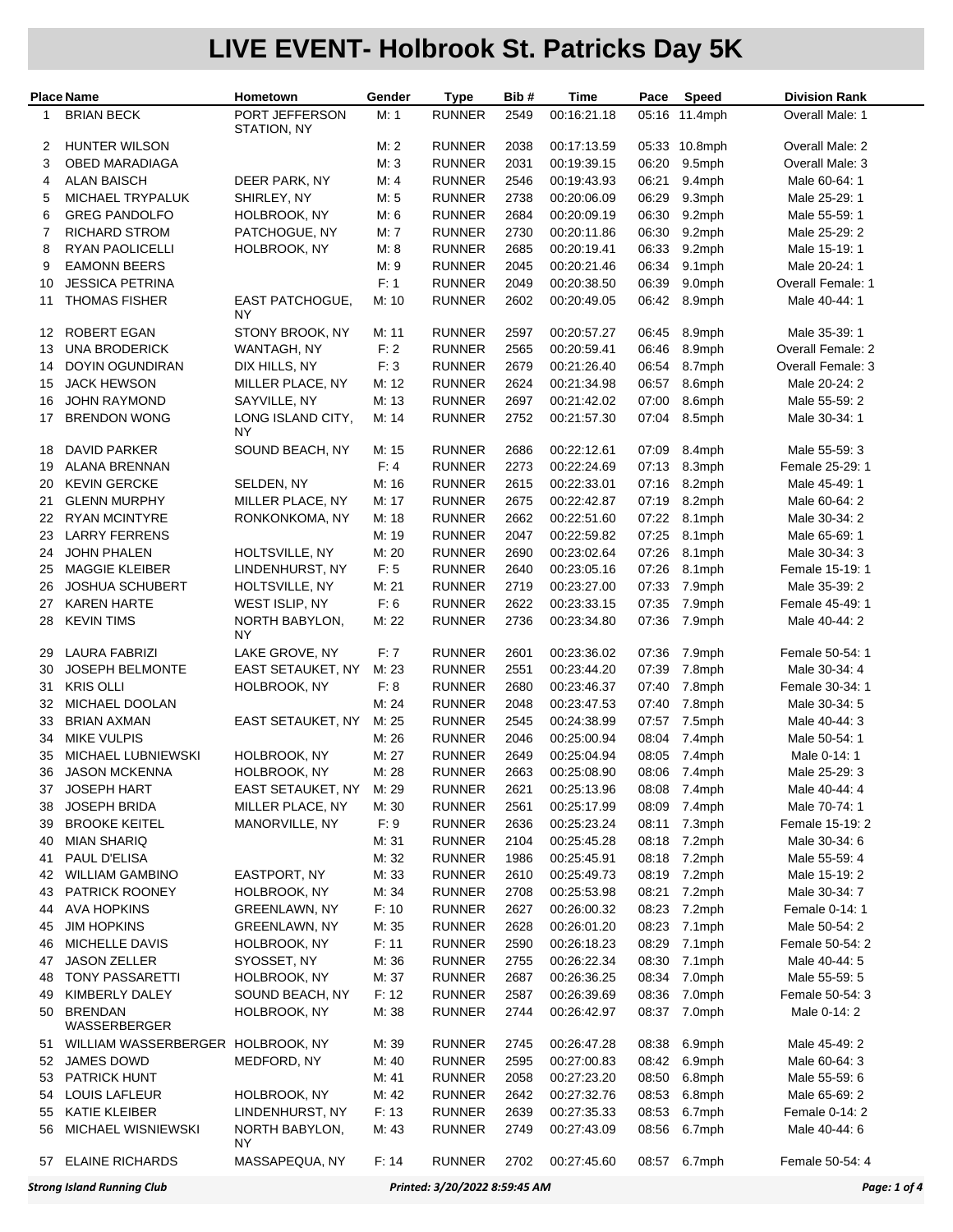|     | <b>Place Name</b>                 | Hometown                 | Gender | <b>Type</b>                   | Bib# | Time        | Pace  | <b>Speed</b> | <b>Division Rank</b> |
|-----|-----------------------------------|--------------------------|--------|-------------------------------|------|-------------|-------|--------------|----------------------|
| 58  | <b>ROGER BELZ</b>                 | RONKONKOMA, NY           | M: 44  | <b>RUNNER</b>                 | 2552 | 00:27:49.37 | 08:58 | 6.7mph       | Male 55-59: 7        |
| 59  | PASCALE RAYMOND                   | SAYVILLE, NY             | F: 15  | <b>RUNNER</b>                 | 2698 | 00:28:00.87 | 09:02 | 6.6mph       | Female 50-54: 5      |
| 60  | LAURIE BERRETTA                   | PATCHOGUE, NY            | F: 16  | <b>RUNNER</b>                 | 2555 | 00:28:11.91 | 09:05 | 6.6mph       | Female 35-39: 1      |
| 61  | <b>CHRISTI BRASEN</b>             | HOLBROOK, NY             | F: 17  | <b>RUNNER</b>                 | 2558 | 00:28:26.59 | 09:10 | 6.5mph       | Female 45-49: 2      |
| 62  | <b>SONJA DEMUTH</b>               | DENVER, CO               | F: 18  | <b>RUNNER</b>                 | 2591 | 00:28:34.81 | 09:13 | 6.5mph       | Female 35-39: 2      |
| 63  | MELISSA JOHNSON                   | HOLBROOK, NY             | F: 19  | <b>RUNNER</b>                 | 2629 | 00:28:49.76 | 09:17 | 6.5mph       | Female 35-39: 3      |
| 64  | <b>RYAN MCHUGH</b>                |                          | M: 45  | <b>RUNNER</b>                 | 1959 | 00:28:50.62 | 09:18 | 6.4mph       | Male 15-19: 3        |
| 65  | <b>RICH KNELLER</b>               |                          | M: 46  | <b>RUNNER</b>                 | 1994 | 00:28:58.15 | 09:20 | 6.4mph       | Male 40-44: 7        |
| 66  | <b>AMY WILLIAMSON</b>             | RONKONKOMA, NY           | F: 20  | <b>RUNNER</b>                 | 2748 | 00:29:00.07 | 09:21 | 6.4mph       | Female 45-49: 3      |
| 67  | NANCY COOK                        | SHIRLEY, NY              | F: 21  | <b>RUNNER</b>                 | 2581 | 00:29:02.37 | 09:22 | 6.4mph       | Female 45-49: 4      |
| 68  | <b>ALEX MARTIN</b>                | HOLBROOK, NY             | M: 47  | <b>RUNNER</b>                 | 2652 | 00:29:03.20 | 09:22 | 6.4mph       | Male 20-24: 3        |
| 69  | <b>MICHAEL MANCUSO</b>            | HOLBROOK, NY             | M: 48  | <b>RUNNER</b>                 | 2651 | 00:29:04.17 | 09:22 | 6.4mph       | Male 35-39: 3        |
| 70  | <b>BERNICE GARCIA</b>             | EAST SETAUKET, NY        | F: 22  | <b>RUNNER</b>                 | 2611 | 00:29:23.85 | 09:28 | 6.3mph       | Female 45-49: 5      |
| 71  | <b>ALEX TAVERAS</b>               | NESCONSET, NY            | F: 23  | <b>RUNNER</b>                 | 2735 | 00:29:34.68 | 09:32 | 6.3mph       | Female 40-44: 1      |
| 72  | <b>KERRIN MCBREEN</b>             | RONKONKOMA, NY           | F: 24  | <b>RUNNER</b>                 | 2655 | 00:29:34.80 | 09:32 | 6.3mph       | Female 50-54: 6      |
| 73  | ANGELA BARRY                      |                          | F: 25  | <b>RUNNER</b>                 | 2072 | 00:29:40.52 | 09:34 | 6.3mph       | Female 45-49: 6      |
| 74  | <b>SCOTT ENGORN</b>               | PATCHOGUE, NY            | M: 49  | <b>RUNNER</b>                 | 2599 | 00:30:02.73 | 09:41 | 6.2mph       | Male 30-34: 8        |
| 75  | <b>SARAH ACUNZO</b>               | RONKONKOMA, NY           | F: 26  | <b>RUNNER</b>                 | 2539 | 00:30:35.68 | 09:52 | 6.1mph       | Female 45-49: 7      |
| 76  | <b>TIMOTHY MARTIN</b>             | HOLBROOK, NY             | M: 50  | <b>RUNNER</b>                 | 2654 | 00:30:51.64 | 09:57 | 6.0mph       | Male 15-19: 4        |
| 77  | <b>RYAN SCOTT</b>                 | PATCHOGUE, NY            | M: 51  | <b>RUNNER</b>                 | 2721 | 00:30:52.36 | 09:57 | 6.0mph       | Male 30-34: 9        |
| 78  | MICHAEL SCALESI                   | OAKDALE, NY              | M: 52  | <b>RUNNER</b>                 | 2718 | 00:30:52.54 | 09:57 | 6.0mph       | Male 30-34: 10       |
| 79  | <b>ROBERT RATE</b>                | SELDEN, NY               | M: 53  | <b>RUNNER</b>                 | 2696 | 00:31:12.74 | 10:04 | 6.0mph       | Male 55-59: 8        |
| 80  | <b>WENDY DISILVESTRO</b>          | <b>EAST NORTHPORT,</b>   | F: 27  | <b>RUNNER</b>                 | 2592 | 00:31:26.70 | 10:08 | 5.9mph       | Female 50-54: 7      |
|     |                                   | ΝY                       |        |                               |      |             |       |              |                      |
| 81  | <b>DEBRA PENNACCHIO</b>           | HOLBROOK, NY             | F: 28  | <b>RUNNER</b>                 | 2688 | 00:31:27.70 | 10:08 | 5.9mph       | Female 65-69: 1      |
| 82  | <b>JENNY LINDSTRAND</b>           | RONKONKOMA, NY           | F: 29  | <b>RUNNER</b>                 | 2646 | 00:31:34.98 | 10:11 | 5.9mph       | Female 40-44: 2      |
| 83  | <b>DANIELLE COOK</b>              | COMMACK, NY              | F: 30  | <b>RUNNER</b>                 | 2579 | 00:31:40.41 | 10:13 | 5.9mph       | Female 40-44: 3      |
| 84  | <b>DAVID WONG</b>                 | COMMACK, NY              | M: 54  | <b>RUNNER</b>                 | 2753 | 00:31:46.82 | 10:15 | 5.9mph       | Male 60-64: 4        |
| 85  | <b>DONNA WRIGHT</b>               | HOLBROOK, NY             | F: 31  | <b>RUNNER</b>                 | 2754 | 00:31:59.96 | 10:19 | 5.8mph       | Female 50-54: 8      |
| 86  | <b>GEORGE MEINDL</b>              | SAYVILLE, NY             | M: 55  | <b>RUNNER</b>                 | 2667 | 00:32:12.66 | 10:23 | 5.8mph       | Male 55-59: 9        |
| 87  | RACHEL BOYD                       | <b>ISLIP TERRACE, NY</b> | F: 32  | <b>RUNNER</b>                 | 2557 | 00:32:18.79 | 10:25 | 5.8mph       | Female 40-44: 4      |
| 88  | <b>TERESA KEELER</b>              | RONKONKOMA, NY           | F: 33  | <b>RUNNER</b>                 | 2635 | 00:32:19.09 | 10:25 | 5.8mph       | Female 35-39: 4      |
| 89  | <b>KRISTIN VENENDAAL</b>          | RONKONKOMA, NY           | F: 34  | <b>RUNNER</b>                 | 2740 | 00:32:19.09 | 10:25 | 5.8mph       | Female 40-44: 5      |
| 90  | KRISTINA HERSHBERGER              | MEDFORD, NY              | F: 35  | <b>RUNNER</b>                 | 2623 | 00:32:44.24 | 10:33 | 5.7mph       | Female 40-44: 6      |
| 91  | RONI MOSAKOWSKI                   | HOLTSVILLE, NY           | F: 36  | <b>RUNNER</b>                 | 2673 | 00:33:09.20 | 10:41 | 5.6mph       | Female 40-44: 7      |
| 92  | <b>MICHAEL OWEN</b>               | HOLBROOK, NY             | M: 56  | <b>RUNNER</b>                 | 2682 | 00:33:23.74 | 10:46 | 5.6mph       | Male 40-44: 8        |
| 93  | <b>KEVIN VESEY</b>                | SAINT JAMES, NY          | M: 57  | <b>RUNNER</b>                 | 2742 | 00:33:25.88 | 10:47 | 5.6mph       | Male 65-69: 3        |
| 94  | <b>ELIZABETH ROBERTS</b>          | PATCHOGUE, NY            | F: 37  | <b>RUNNER</b>                 | 2706 | 00:33:27.91 | 10:47 | 5.6mph       | Female 25-29: 2      |
| 95  | ANGELA CONLON                     |                          | F: 38  | <b>RUNNER</b>                 | 2069 | 00:33:31.01 | 10:48 | 5.5mph       | Female 45-49: 8      |
|     | 96 ELYSA WENGERT                  | HOLBROOK, NY             | F: 39  | <b>RUNNER</b>                 | 2746 | 00:33:41.84 |       | 10:52 5.5mph | Female 50-54: 9      |
| 97  | <b>JOE MCMAHON</b>                |                          | M: 58  | <b>RUNNER</b>                 | 2050 | 00:33:46.71 |       | 10:53 5.5mph | Male 50-54: 3        |
| 98  | SHEILA QUINN                      | LEVITTOWN, NY            | F: 40  | <b>RUNNER</b>                 | 2694 | 00:33:53.99 | 10:56 | 5.5mph       | Female 60-64: 1      |
| 99  | DEVIN ATARIGUANA                  | MEDFORD, NY              | M: 59  | <b>RUNNER</b>                 | 2542 | 00:33:57.83 | 10:57 | 5.5mph       | Male 20-24: 4        |
|     | 100 ROBERT ARCIDIACONO            | <b>ISLIP TERRACE, NY</b> | M: 60  | <b>RUNNER</b>                 | 2541 | 00:34:03.96 | 10:59 | 5.5mph       | Male 55-59: 10       |
| 101 | <b>SHARON FRICKER</b>             | RONKONKOMA, NY           | F: 41  | <b>RUNNER</b>                 | 2604 | 00:34:04.43 | 10:59 | 5.5mph       | Female 45-49: 9      |
|     | 102 TOM CASSATA                   | HOLBROOK, NY             | M: 61  | <b>RUNNER</b>                 | 2575 | 00:34:05.86 | 10:59 | 5.5mph       | Male 50-54: 4        |
|     | 103 NORA MCELROY                  | SAYVILLE, NY             | F: 42  | <b>RUNNER</b>                 | 2659 | 00:34:11.24 | 11:01 | 5.4mph       | Female 40-44: 8      |
|     | 104 TIFFANY PHILLIPS              | BOHEMIA, NY              | F: 43  | <b>RUNNER</b>                 | 2691 | 00:34:12.47 | 11:02 | 5.4mph       | Female 25-29: 3      |
|     | 105 CYNTHIA MONCADA               | RONKONKOMA, NY           | F: 44  | <b>RUNNER</b>                 | 2671 | 00:34:14.17 |       | 11:02 5.4mph | Female 30-34: 2      |
|     | 106 JENN CAROLLO                  |                          | F: 45  | <b>RUNNER</b>                 | 2054 | 00:34:20.93 | 11:04 | 5.4mph       | Female 40-44: 9      |
|     | 107 SAMANTHA ELLER                | <b>GLENWOOD</b>          | F: 46  | <b>RUNNER</b>                 | 2603 | 00:34:23.21 | 11:05 | 5.4mph       | Female 30-34: 3      |
|     |                                   | LANDING, NY              |        |                               |      |             |       |              |                      |
|     | 108 KEVIN CONNELLY                |                          | M: 62  | <b>RUNNER</b>                 | 2053 | 00:34:41.98 | 11:11 | 5.4mph       | Male 25-29: 4        |
|     | 109 JUSTIN MARTIN                 | HOLBROOK, NY             | M: 63  | <b>RUNNER</b>                 | 2653 | 00:34:50.66 | 11:14 | 5.3mph       | Male 15-19: 5        |
|     | 110 JACOB BILA                    | HOLBROOK, NY             | M: 64  | <b>RUNNER</b>                 | 2556 | 00:34:54.85 | 11:15 | 5.3mph       | Male 20-24: 5        |
|     | 111 DONNA FREDERICK               | SELDEN, NY               | F: 47  | <b>RUNNER</b>                 | 2066 | 00:34:59.56 | 11:17 | 5.3mph       | Female 40-44: 10     |
|     | 112 FELICIA BRUNNER               | HOLBROOK, NY             | F: 48  | <b>RUNNER</b>                 | 2566 | 00:35:00.72 | 11:17 | 5.3mph       | Female 25-29: 4      |
|     | 113 DONNA DONOVAN                 | HOLBROOK, NY             | F: 49  | <b>RUNNER</b>                 | 2594 | 00:35:06.82 | 11:19 | 5.3mph       | Female 55-59: 1      |
|     | 114 CARL FABER                    | SELDEN, NY               | M: 65  | <b>RUNNER</b>                 | 2600 | 00:35:10.93 | 11:20 | 5.3mph       | Male 25-29: 5        |
|     | 115 AMANDA BURKE                  | HOLBROOK, NY             | F: 50  | <b>RUNNER</b>                 | 2567 | 00:35:12.20 | 11:21 | 5.3mph       | Female 25-29: 5      |
|     | 116 REBECCA LOGAN                 | SELDEN, NY               | F: 51  | <b>RUNNER</b>                 | 2647 | 00:35:14.23 | 11:22 | 5.3mph       | Female 25-29: 6      |
|     | 117 JIM SMITH                     | HOLTSVILLE, NY           | M: 66  | <b>RUNNER</b>                 | 2727 | 00:35:20.62 | 11:24 | 5.3mph       | Male 55-59: 11       |
|     | 118 ERIKA SWYLER                  | SOUND BEACH, NY          | F: 52  | <b>RUNNER</b>                 | 2733 | 00:35:58.02 | 11:36 | 5.2mph       | Female 40-44: 11     |
|     | <b>Strong Island Running Club</b> |                          |        | Printed: 3/20/2022 8:59:45 AM |      |             |       |              | Page: 2 of 4         |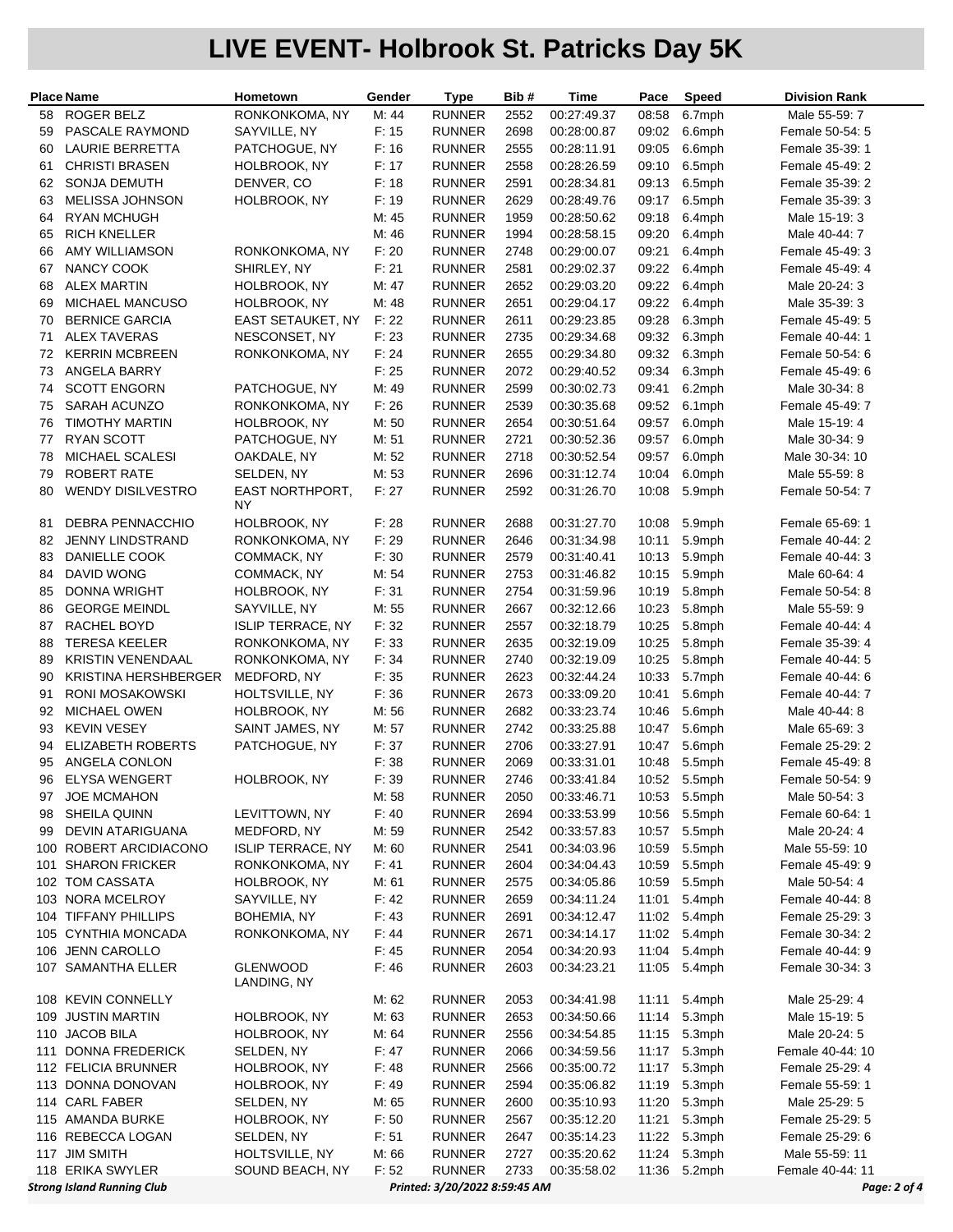| WEST BABYLON, NY<br>F:53<br><b>RUNNER</b><br>119 LENA ROONEY<br>2707<br>00:36:56.19<br>11:54<br>5.0mph<br>Female 25-29: 7<br>120 DONNA DASILVA<br>SOUND BEACH, NY<br>F: 54<br><b>RUNNER</b><br>2589<br>00:37:03.69<br>11:57<br>5.0mph<br>Female 50-54: 10<br>121 KERI HAND<br>CENTEREACH, NY<br>F: 55<br><b>RUNNER</b><br>2620<br>00:37:08.87<br>11:58<br>5.0mph<br>Female 40-44: 12<br>122 EUGENIA CONROY<br>F: 56<br><b>RUNNER</b><br>2578<br>00:37:10.11<br>11:59<br>5.0mph<br>WEST ISLIP, NY<br>Female 50-54: 11<br>123 JAY JONES<br>HOLBROOK, NY<br><b>RUNNER</b><br>2632<br>00:37:16.97<br>12:01<br>5.0mph<br>Male 40-44: 9<br>M: 67<br>2631<br>124 CHRISTINE JONES<br>HOLBROOK, NY<br>F: 57<br><b>RUNNER</b><br>00:37:17.36<br>12:01<br>5.0mph<br>Female 35-39: 5<br>125 CHARLENE VESEY<br>F: 58<br><b>RUNNER</b><br>2741<br>12:02<br>5.0mph<br>SAINT JAMES, NY<br>00:37:19.36<br>Female 65-69: 2<br>126 LEXIE SANPAOLO<br>CENTEREACH, NY<br>F: 59<br><b>RUNNER</b><br>2716<br>00:37:28.45<br>12:05<br>5.0mph<br>Female 30-34: 4<br>127 CATHERINE HOFFMAN<br>HOLBROOK, NY<br>F: 60<br><b>RUNNER</b><br>2625<br>00:37:40.13<br>12:09<br>4.9mph<br>Female 55-59: 2<br>128 JAMES HOFFMAN<br><b>RUNNER</b><br>2626<br>12:09<br>HOLBROOK, NY<br>M: 68<br>00:37:40.69<br>4.9mph<br>Male 55-59: 12<br>129 JESSE LEI<br>JERICHO, NY<br><b>RUNNER</b><br>2645<br>00:37:41.33<br>12:09<br>4.9mph<br>Male 25-29: 6<br>M: 69<br>130 DARREN COOK<br>COMMACK, NY<br>M: 70<br><b>RUNNER</b><br>2580<br>00:37:42.03<br>12:09<br>4.9mph<br>Male 45-49: 3<br>131 BILLY PONZIO<br><b>RUNNER</b><br>2693<br>12:19<br>MASSAPEQUA, NY<br>M: 71<br>00:38:12.67<br>4.9mph<br>Male 0-14: 3<br>132 MARGARET BENSON<br>BAY SHORE, NY<br>F: 61<br><b>RUNNER</b><br>2554<br>00:38:27.35<br>12:24<br>4.8mph<br>Female 25-29: 8<br>133 MARK GOLDSTEIN<br>M: 72<br><b>RUNNER</b><br>2617<br>00:38:31.22<br>12:25<br>4.8mph<br>HOLBROOK, NY<br>Male 65-69: 4<br>134 LESLIE DOLAN<br>F: 62<br><b>RUNNER</b><br>2593<br>12:27<br>4.8mph<br><b>ISLIP TERRACE, NY</b><br>00:38:37.22<br>Female 55-59: 3<br>135 REBECCA MCDONALD<br>NESCONSET, NY<br>F: 63<br><b>RUNNER</b><br>2656<br>00:38:37.76<br>12:27<br>4.8mph<br>Female 50-54: 12<br>136 DAVID BYNUM<br>M: 73<br><b>RUNNER</b><br>2266<br>00:39:02.60<br>12:35<br>4.8mph<br>Male 80-84: 1<br>137 ALEXANDRA STEINMANN<br>HOLBROOK, NY<br>F: 64<br><b>RUNNER</b><br>2729<br>12:39<br>00:39:13.29<br>4.7mph<br>Female 25-29: 9<br>138 NANCY SMITH<br>HOLTSVILLE, NY<br>F: 65<br><b>RUNNER</b><br>2728<br>00:39:31.59<br>12:45<br>4.7mph<br>Female 55-59: 4<br>139 LAUREN KEANE<br>HOLTSVILLE, NY<br>F:66<br><b>RUNNER</b><br>2634<br>00:39:32.76<br>4.7mph<br>12:45<br>Female 25-29: 10<br>140 AMANDA STRONG<br>PATCHOGUE, NY<br>F: 67<br><b>RUNNER</b><br>2731<br>12:52<br>00:39:56.13<br>4.7mph<br>Female 35-39: 6<br>141 KEVIN CONNELLY<br>HOLBROOK, NY<br>M: 74<br><b>RUNNER</b><br>2577<br>00:40:23.74<br>13:01<br>4.6mph<br>Male 60-64: 5<br>142 SOPHIA PLESCIA<br>FARMINGDALE, NY<br>F: 68<br><b>RUNNER</b><br>2692<br>00:40:26.58<br>13:02<br>4.6mph<br>Female 0-14: 3<br>143 BLAKE GOEHRING<br><b>RUNNER</b><br>2616<br><b>GREENLAWN, NY</b><br>F: 69<br>00:41:02.54<br>13:14<br>4.5mph<br>Female 15-19: 3<br>144 GABRIELLE CARNEVALE<br>HOLBROOK, NY<br><b>RUNNER</b><br>2568<br>00:41:03.54<br>4.5mph<br>F: 70<br>13:14<br>Female 15-19: 4<br>145 LINDA SIMON<br>JERICHO, NY<br>F: 71<br><b>RUNNER</b><br>2723<br>00:41:07.08<br>13:15<br>4.5mph<br>Female 65-69: 3<br>146 JILL ZELLER<br>F: 72<br><b>RUNNER</b><br>2756<br>13:36<br>4.4mph<br>SYOSSET, NY<br>00:42:12.53<br>Female 45-49: 10<br><b>CORINNE AVELLAN</b><br>HOLBROOK, NY<br>F: 73<br><b>RUNNER</b><br>2543<br>00:43:02.45<br>13:53<br>4.3mph<br>Female 35-39: 7<br>147<br>148 MICHELLE GARCÍA<br>PORT JEFFERSON<br>F: 74<br><b>RUNNER</b><br>2612<br>00:43:02.88<br>13:53<br>4.3mph<br>Female 40-44: 13<br>STATION, NY<br>149 HERBERT BROWN<br><b>RUNNER</b><br>00:43:03.47<br>Male 35-39: 4<br>M: 75<br>2032<br>13:53<br>4.3mph<br>150 KATHERINE REYES<br>CORAM, NY<br>F: 75<br><b>RUNNER</b><br>2700<br>00:43:14.59<br>13:56<br>4.3mph<br>Female 35-39: 8<br>151 BRYAN RAMON<br><b>RUNNER</b><br>2007<br>14:08<br>4.2mph<br>M: 76<br>00:43:51.52<br>Male 20-24: 6<br>152 DOUGLAS SMITH<br>EAST MEADOW, NY<br>M: 77<br><b>RUNNER</b><br>2726<br>00:44:01.77<br>14:12<br>4.2mph<br>Male 65-69: 5<br>153 PATTI MCELROY<br>COMMACK, NY<br>F: 76<br><b>RUNNER</b><br>2660<br>14:28<br>00:44:51.78<br>4.1mph<br>Female 60-64: 2<br>154 MICHAEL MCELROY<br>COMMACK, NY<br><b>RUNNER</b><br>2658<br>14:28<br>M: 78<br>00:44:53.08<br>4.1mph<br>Male 45-49: 4<br>155 BRANT BROWN<br>M: 79<br><b>RUNNER</b><br>2036<br>00:45:26.10<br>14:39<br>4.1mph<br>Male 75-79: 1<br>156 JACKIE NELSON<br>NORTHPORT, NY<br>F: 77<br><b>RUNNER</b><br>2677<br>15:08 4.0mph<br>00:46:55.08<br>Female 40-44: 14<br>2427<br>157 HANAKO RANDAZZO<br>F: 78<br><b>RUNNER</b><br>00:46:55.37<br>15:08 4.0mph<br>Female 45-49: 11<br>158 MARIA MAHADY<br>HOLBROOK, NY<br>F: 79<br><b>RUNNER</b><br>00:47:13.12<br>2650<br>15:13<br>3.9mph<br>Female 50-54: 13<br>159 BETH SANTAGATA<br>HOLBROOK, NY<br>F: 80<br><b>RUNNER</b><br>15:14<br>3.9mph<br>2717<br>00:47:13.41<br>Female 45-49: 12<br>15:26<br>160 LISA HUNT<br>F: 81<br><b>RUNNER</b><br>2062<br>00:47:52.57<br>3.9mph<br>Female 55-59: 5<br>161 DONNA SIMS<br>HOLBROOK, NY<br>F: 82<br><b>RUNNER</b><br>00:48:08.88<br>15:31<br>3.9mph<br>2724<br>Female 60-64: 3<br>162 KIMBERLY REISS<br>F: 83<br><b>RUNNER</b><br>2699<br>15:39<br>3.8mph<br><b>ISLANDIA, NY</b><br>00:48:31.29<br>Female 30-34: 5<br>163 VICKI MONTESSORO<br>F: 84<br><b>RUNNER</b><br>2672<br>15:39<br>3.8mph<br>MASTIC, NY<br>00:48:32.38<br>Female 60-64: 4<br>164 DANIEL TURCIOS<br><b>RUNNER</b><br>2739<br>00:48:32.44<br>15:39<br>3.8mph<br>JAMAICAJAMAICA,<br>M: 80<br>Male 30-34: 11<br>ΝY<br>165 ILYSSA DANIELS<br><b>MERRICK, NY</b><br><b>RUNNER</b><br>F: 85<br>2588<br>00:48:56.23<br>3.8mph<br>Female 25-29: 11<br>15:47<br>166 JANINE LANCKE<br>F: 86<br><b>RUNNER</b><br>2432<br>00:49:03.81<br>15:49<br>3.8mph<br>Female 25-29: 12<br>167 MARISSA CARVER<br>PATCHOGUE, NY<br>F: 87<br><b>RUNNER</b><br>15:54<br>3.8mph<br>2571<br>00:49:19.83<br>Female 30-34: 6<br>15:54<br>168 AMANDA CARVER<br>PATCHOGUE, NY<br>F: 88<br><b>RUNNER</b><br>2569<br>00:49:20.10<br>3.8mph<br>Female 35-39: 9<br>169 JOHNNY RAGUSA<br>HOLBROOK, NY<br>M: 81<br><b>RUNNER</b><br>2695<br>00:49:20.73<br>15:55<br>3.8mph<br>Male 20-24: 7<br>170 JO-ANN ROSA<br>JERICHO, NY<br>F: 89<br><b>RUNNER</b><br>16:02<br>3.7mph<br>2709<br>00:49:44.72<br>Female 30-34: 7<br>M: 82<br><b>RUNNER</b><br>16:06<br>3.7mph<br>171 WILLIAM RANDAZZO<br>2430<br>00:49:55.30<br>Male 60-64: 6<br>172 NICK CARVER<br>M: 83<br><b>RUNNER</b><br>16:08<br>3.7mph<br>PATCHOGUE, NY<br>2572<br>00:50:02.99<br>Male 30-34: 12<br>173 ERIC CARVER<br>PATCHOGUE, NY<br>M: 84<br><b>RUNNER</b><br>2570<br>16:08<br>3.7mph<br>00:50:03.47<br>Male 55-59: 13<br><b>RUNNER</b><br>3.7mph<br>174 ERIN BRODARICK<br>LAUREL, NY<br>F: 90<br>2563<br>00:50:22.47<br>16:14<br>Female 30-34: 8<br>175 SEAN BRODARICK<br>LAUREL, NY<br>M: 85<br><b>RUNNER</b><br>2564<br>00:50:23.77<br>16:15<br>3.7mph<br>Male 30-34: 13<br>176 FREDERICK BENLEIN<br>FARMINGDALE, NY<br>M: 86<br><b>RUNNER</b><br>2553<br>17:38<br>3.4mph<br>00:54:40.74<br>Male 55-59: 14<br><b>RUNNER</b><br>2582<br>177 ALY SIA<br>F: 91<br>00:55:00.77<br>17:44<br>3.4mph<br>Female 0-14: 4<br>178 TERESA CORDOVANO<br>MASTIC, NY<br>F: 92<br>17:59<br><b>RUNNER</b><br>2583<br>00:55:47.31<br>3.3mph<br>Female 65-69: 4<br>179 NICOLE NOTEL<br><b>EAST HAMPTON, NY</b><br>F: 93<br><b>RUNNER</b><br>2678<br>00:55:49.65<br>18:00<br>3.3mph<br>Female 20-24: 1<br><b>Strong Island Running Club</b><br>Printed: 3/20/2022 8:59:45 AM<br>Page: 3 of 4 | Place Name | Hometown | Gender | Type | Bib# | Time | Pace | Speed | <b>Division Rank</b> |
|---------------------------------------------------------------------------------------------------------------------------------------------------------------------------------------------------------------------------------------------------------------------------------------------------------------------------------------------------------------------------------------------------------------------------------------------------------------------------------------------------------------------------------------------------------------------------------------------------------------------------------------------------------------------------------------------------------------------------------------------------------------------------------------------------------------------------------------------------------------------------------------------------------------------------------------------------------------------------------------------------------------------------------------------------------------------------------------------------------------------------------------------------------------------------------------------------------------------------------------------------------------------------------------------------------------------------------------------------------------------------------------------------------------------------------------------------------------------------------------------------------------------------------------------------------------------------------------------------------------------------------------------------------------------------------------------------------------------------------------------------------------------------------------------------------------------------------------------------------------------------------------------------------------------------------------------------------------------------------------------------------------------------------------------------------------------------------------------------------------------------------------------------------------------------------------------------------------------------------------------------------------------------------------------------------------------------------------------------------------------------------------------------------------------------------------------------------------------------------------------------------------------------------------------------------------------------------------------------------------------------------------------------------------------------------------------------------------------------------------------------------------------------------------------------------------------------------------------------------------------------------------------------------------------------------------------------------------------------------------------------------------------------------------------------------------------------------------------------------------------------------------------------------------------------------------------------------------------------------------------------------------------------------------------------------------------------------------------------------------------------------------------------------------------------------------------------------------------------------------------------------------------------------------------------------------------------------------------------------------------------------------------------------------------------------------------------------------------------------------------------------------------------------------------------------------------------------------------------------------------------------------------------------------------------------------------------------------------------------------------------------------------------------------------------------------------------------------------------------------------------------------------------------------------------------------------------------------------------------------------------------------------------------------------------------------------------------------------------------------------------------------------------------------------------------------------------------------------------------------------------------------------------------------------------------------------------------------------------------------------------------------------------------------------------------------------------------------------------------------------------------------------------------------------------------------------------------------------------------------------------------------------------------------------------------------------------------------------------------------------------------------------------------------------------------------------------------------------------------------------------------------------------------------------------------------------------------------------------------------------------------------------------------------------------------------------------------------------------------------------------------------------------------------------------------------------------------------------------------------------------------------------------------------------------------------------------------------------------------------------------------------------------------------------------------------------------------------------------------------------------------------------------------------------------------------------------------------------------------------------------------------------------------------------------------------------------------------------------------------------------------------------------------------------------------------------------------------------------------------------------------------------------------------------------------------------------------------------------------------------------------------------------------------------------------------------------------------------------------------------------------------------------------------------------------------------------------------------------------------------------------------------------------------------------------------------------------------------------------------------------------------------------------------------------------------------------------------------------------------------------------------------------------------------------------------------------------------------------------------------------------------------------------------------------------------------------------------------------------------------------------------------------------------------------------------------------------------------------------------------------------------------------------------------------------------------------------------------------------------------------------------------------------------------------------------------------------------------------------------------------------------------------------------------------------------------------------------------------------------------------------------------------------------------------------------------------------------------------------------------------------------------------------------------------------------------------------------------------------------------------------------------------------------------------------------------------------------------------------------------------------------------|------------|----------|--------|------|------|------|------|-------|----------------------|
|                                                                                                                                                                                                                                                                                                                                                                                                                                                                                                                                                                                                                                                                                                                                                                                                                                                                                                                                                                                                                                                                                                                                                                                                                                                                                                                                                                                                                                                                                                                                                                                                                                                                                                                                                                                                                                                                                                                                                                                                                                                                                                                                                                                                                                                                                                                                                                                                                                                                                                                                                                                                                                                                                                                                                                                                                                                                                                                                                                                                                                                                                                                                                                                                                                                                                                                                                                                                                                                                                                                                                                                                                                                                                                                                                                                                                                                                                                                                                                                                                                                                                                                                                                                                                                                                                                                                                                                                                                                                                                                                                                                                                                                                                                                                                                                                                                                                                                                                                                                                                                                                                                                                                                                                                                                                                                                                                                                                                                                                                                                                                                                                                                                                                                                                                                                                                                                                                                                                                                                                                                                                                                                                                                                                                                                                                                                                                                                                                                                                                                                                                                                                                                                                                                                                                                                                                                                                                                                                                                                                                                                                                                                                                                                                                                                                                                                                                                                                                                                                                                                                                                                                                                                                                                                                                                                                                                                                                             |            |          |        |      |      |      |      |       |                      |
|                                                                                                                                                                                                                                                                                                                                                                                                                                                                                                                                                                                                                                                                                                                                                                                                                                                                                                                                                                                                                                                                                                                                                                                                                                                                                                                                                                                                                                                                                                                                                                                                                                                                                                                                                                                                                                                                                                                                                                                                                                                                                                                                                                                                                                                                                                                                                                                                                                                                                                                                                                                                                                                                                                                                                                                                                                                                                                                                                                                                                                                                                                                                                                                                                                                                                                                                                                                                                                                                                                                                                                                                                                                                                                                                                                                                                                                                                                                                                                                                                                                                                                                                                                                                                                                                                                                                                                                                                                                                                                                                                                                                                                                                                                                                                                                                                                                                                                                                                                                                                                                                                                                                                                                                                                                                                                                                                                                                                                                                                                                                                                                                                                                                                                                                                                                                                                                                                                                                                                                                                                                                                                                                                                                                                                                                                                                                                                                                                                                                                                                                                                                                                                                                                                                                                                                                                                                                                                                                                                                                                                                                                                                                                                                                                                                                                                                                                                                                                                                                                                                                                                                                                                                                                                                                                                                                                                                                                             |            |          |        |      |      |      |      |       |                      |
|                                                                                                                                                                                                                                                                                                                                                                                                                                                                                                                                                                                                                                                                                                                                                                                                                                                                                                                                                                                                                                                                                                                                                                                                                                                                                                                                                                                                                                                                                                                                                                                                                                                                                                                                                                                                                                                                                                                                                                                                                                                                                                                                                                                                                                                                                                                                                                                                                                                                                                                                                                                                                                                                                                                                                                                                                                                                                                                                                                                                                                                                                                                                                                                                                                                                                                                                                                                                                                                                                                                                                                                                                                                                                                                                                                                                                                                                                                                                                                                                                                                                                                                                                                                                                                                                                                                                                                                                                                                                                                                                                                                                                                                                                                                                                                                                                                                                                                                                                                                                                                                                                                                                                                                                                                                                                                                                                                                                                                                                                                                                                                                                                                                                                                                                                                                                                                                                                                                                                                                                                                                                                                                                                                                                                                                                                                                                                                                                                                                                                                                                                                                                                                                                                                                                                                                                                                                                                                                                                                                                                                                                                                                                                                                                                                                                                                                                                                                                                                                                                                                                                                                                                                                                                                                                                                                                                                                                                             |            |          |        |      |      |      |      |       |                      |
|                                                                                                                                                                                                                                                                                                                                                                                                                                                                                                                                                                                                                                                                                                                                                                                                                                                                                                                                                                                                                                                                                                                                                                                                                                                                                                                                                                                                                                                                                                                                                                                                                                                                                                                                                                                                                                                                                                                                                                                                                                                                                                                                                                                                                                                                                                                                                                                                                                                                                                                                                                                                                                                                                                                                                                                                                                                                                                                                                                                                                                                                                                                                                                                                                                                                                                                                                                                                                                                                                                                                                                                                                                                                                                                                                                                                                                                                                                                                                                                                                                                                                                                                                                                                                                                                                                                                                                                                                                                                                                                                                                                                                                                                                                                                                                                                                                                                                                                                                                                                                                                                                                                                                                                                                                                                                                                                                                                                                                                                                                                                                                                                                                                                                                                                                                                                                                                                                                                                                                                                                                                                                                                                                                                                                                                                                                                                                                                                                                                                                                                                                                                                                                                                                                                                                                                                                                                                                                                                                                                                                                                                                                                                                                                                                                                                                                                                                                                                                                                                                                                                                                                                                                                                                                                                                                                                                                                                                             |            |          |        |      |      |      |      |       |                      |
|                                                                                                                                                                                                                                                                                                                                                                                                                                                                                                                                                                                                                                                                                                                                                                                                                                                                                                                                                                                                                                                                                                                                                                                                                                                                                                                                                                                                                                                                                                                                                                                                                                                                                                                                                                                                                                                                                                                                                                                                                                                                                                                                                                                                                                                                                                                                                                                                                                                                                                                                                                                                                                                                                                                                                                                                                                                                                                                                                                                                                                                                                                                                                                                                                                                                                                                                                                                                                                                                                                                                                                                                                                                                                                                                                                                                                                                                                                                                                                                                                                                                                                                                                                                                                                                                                                                                                                                                                                                                                                                                                                                                                                                                                                                                                                                                                                                                                                                                                                                                                                                                                                                                                                                                                                                                                                                                                                                                                                                                                                                                                                                                                                                                                                                                                                                                                                                                                                                                                                                                                                                                                                                                                                                                                                                                                                                                                                                                                                                                                                                                                                                                                                                                                                                                                                                                                                                                                                                                                                                                                                                                                                                                                                                                                                                                                                                                                                                                                                                                                                                                                                                                                                                                                                                                                                                                                                                                                             |            |          |        |      |      |      |      |       |                      |
|                                                                                                                                                                                                                                                                                                                                                                                                                                                                                                                                                                                                                                                                                                                                                                                                                                                                                                                                                                                                                                                                                                                                                                                                                                                                                                                                                                                                                                                                                                                                                                                                                                                                                                                                                                                                                                                                                                                                                                                                                                                                                                                                                                                                                                                                                                                                                                                                                                                                                                                                                                                                                                                                                                                                                                                                                                                                                                                                                                                                                                                                                                                                                                                                                                                                                                                                                                                                                                                                                                                                                                                                                                                                                                                                                                                                                                                                                                                                                                                                                                                                                                                                                                                                                                                                                                                                                                                                                                                                                                                                                                                                                                                                                                                                                                                                                                                                                                                                                                                                                                                                                                                                                                                                                                                                                                                                                                                                                                                                                                                                                                                                                                                                                                                                                                                                                                                                                                                                                                                                                                                                                                                                                                                                                                                                                                                                                                                                                                                                                                                                                                                                                                                                                                                                                                                                                                                                                                                                                                                                                                                                                                                                                                                                                                                                                                                                                                                                                                                                                                                                                                                                                                                                                                                                                                                                                                                                                             |            |          |        |      |      |      |      |       |                      |
|                                                                                                                                                                                                                                                                                                                                                                                                                                                                                                                                                                                                                                                                                                                                                                                                                                                                                                                                                                                                                                                                                                                                                                                                                                                                                                                                                                                                                                                                                                                                                                                                                                                                                                                                                                                                                                                                                                                                                                                                                                                                                                                                                                                                                                                                                                                                                                                                                                                                                                                                                                                                                                                                                                                                                                                                                                                                                                                                                                                                                                                                                                                                                                                                                                                                                                                                                                                                                                                                                                                                                                                                                                                                                                                                                                                                                                                                                                                                                                                                                                                                                                                                                                                                                                                                                                                                                                                                                                                                                                                                                                                                                                                                                                                                                                                                                                                                                                                                                                                                                                                                                                                                                                                                                                                                                                                                                                                                                                                                                                                                                                                                                                                                                                                                                                                                                                                                                                                                                                                                                                                                                                                                                                                                                                                                                                                                                                                                                                                                                                                                                                                                                                                                                                                                                                                                                                                                                                                                                                                                                                                                                                                                                                                                                                                                                                                                                                                                                                                                                                                                                                                                                                                                                                                                                                                                                                                                                             |            |          |        |      |      |      |      |       |                      |
|                                                                                                                                                                                                                                                                                                                                                                                                                                                                                                                                                                                                                                                                                                                                                                                                                                                                                                                                                                                                                                                                                                                                                                                                                                                                                                                                                                                                                                                                                                                                                                                                                                                                                                                                                                                                                                                                                                                                                                                                                                                                                                                                                                                                                                                                                                                                                                                                                                                                                                                                                                                                                                                                                                                                                                                                                                                                                                                                                                                                                                                                                                                                                                                                                                                                                                                                                                                                                                                                                                                                                                                                                                                                                                                                                                                                                                                                                                                                                                                                                                                                                                                                                                                                                                                                                                                                                                                                                                                                                                                                                                                                                                                                                                                                                                                                                                                                                                                                                                                                                                                                                                                                                                                                                                                                                                                                                                                                                                                                                                                                                                                                                                                                                                                                                                                                                                                                                                                                                                                                                                                                                                                                                                                                                                                                                                                                                                                                                                                                                                                                                                                                                                                                                                                                                                                                                                                                                                                                                                                                                                                                                                                                                                                                                                                                                                                                                                                                                                                                                                                                                                                                                                                                                                                                                                                                                                                                                             |            |          |        |      |      |      |      |       |                      |
|                                                                                                                                                                                                                                                                                                                                                                                                                                                                                                                                                                                                                                                                                                                                                                                                                                                                                                                                                                                                                                                                                                                                                                                                                                                                                                                                                                                                                                                                                                                                                                                                                                                                                                                                                                                                                                                                                                                                                                                                                                                                                                                                                                                                                                                                                                                                                                                                                                                                                                                                                                                                                                                                                                                                                                                                                                                                                                                                                                                                                                                                                                                                                                                                                                                                                                                                                                                                                                                                                                                                                                                                                                                                                                                                                                                                                                                                                                                                                                                                                                                                                                                                                                                                                                                                                                                                                                                                                                                                                                                                                                                                                                                                                                                                                                                                                                                                                                                                                                                                                                                                                                                                                                                                                                                                                                                                                                                                                                                                                                                                                                                                                                                                                                                                                                                                                                                                                                                                                                                                                                                                                                                                                                                                                                                                                                                                                                                                                                                                                                                                                                                                                                                                                                                                                                                                                                                                                                                                                                                                                                                                                                                                                                                                                                                                                                                                                                                                                                                                                                                                                                                                                                                                                                                                                                                                                                                                                             |            |          |        |      |      |      |      |       |                      |
|                                                                                                                                                                                                                                                                                                                                                                                                                                                                                                                                                                                                                                                                                                                                                                                                                                                                                                                                                                                                                                                                                                                                                                                                                                                                                                                                                                                                                                                                                                                                                                                                                                                                                                                                                                                                                                                                                                                                                                                                                                                                                                                                                                                                                                                                                                                                                                                                                                                                                                                                                                                                                                                                                                                                                                                                                                                                                                                                                                                                                                                                                                                                                                                                                                                                                                                                                                                                                                                                                                                                                                                                                                                                                                                                                                                                                                                                                                                                                                                                                                                                                                                                                                                                                                                                                                                                                                                                                                                                                                                                                                                                                                                                                                                                                                                                                                                                                                                                                                                                                                                                                                                                                                                                                                                                                                                                                                                                                                                                                                                                                                                                                                                                                                                                                                                                                                                                                                                                                                                                                                                                                                                                                                                                                                                                                                                                                                                                                                                                                                                                                                                                                                                                                                                                                                                                                                                                                                                                                                                                                                                                                                                                                                                                                                                                                                                                                                                                                                                                                                                                                                                                                                                                                                                                                                                                                                                                                             |            |          |        |      |      |      |      |       |                      |
|                                                                                                                                                                                                                                                                                                                                                                                                                                                                                                                                                                                                                                                                                                                                                                                                                                                                                                                                                                                                                                                                                                                                                                                                                                                                                                                                                                                                                                                                                                                                                                                                                                                                                                                                                                                                                                                                                                                                                                                                                                                                                                                                                                                                                                                                                                                                                                                                                                                                                                                                                                                                                                                                                                                                                                                                                                                                                                                                                                                                                                                                                                                                                                                                                                                                                                                                                                                                                                                                                                                                                                                                                                                                                                                                                                                                                                                                                                                                                                                                                                                                                                                                                                                                                                                                                                                                                                                                                                                                                                                                                                                                                                                                                                                                                                                                                                                                                                                                                                                                                                                                                                                                                                                                                                                                                                                                                                                                                                                                                                                                                                                                                                                                                                                                                                                                                                                                                                                                                                                                                                                                                                                                                                                                                                                                                                                                                                                                                                                                                                                                                                                                                                                                                                                                                                                                                                                                                                                                                                                                                                                                                                                                                                                                                                                                                                                                                                                                                                                                                                                                                                                                                                                                                                                                                                                                                                                                                             |            |          |        |      |      |      |      |       |                      |
|                                                                                                                                                                                                                                                                                                                                                                                                                                                                                                                                                                                                                                                                                                                                                                                                                                                                                                                                                                                                                                                                                                                                                                                                                                                                                                                                                                                                                                                                                                                                                                                                                                                                                                                                                                                                                                                                                                                                                                                                                                                                                                                                                                                                                                                                                                                                                                                                                                                                                                                                                                                                                                                                                                                                                                                                                                                                                                                                                                                                                                                                                                                                                                                                                                                                                                                                                                                                                                                                                                                                                                                                                                                                                                                                                                                                                                                                                                                                                                                                                                                                                                                                                                                                                                                                                                                                                                                                                                                                                                                                                                                                                                                                                                                                                                                                                                                                                                                                                                                                                                                                                                                                                                                                                                                                                                                                                                                                                                                                                                                                                                                                                                                                                                                                                                                                                                                                                                                                                                                                                                                                                                                                                                                                                                                                                                                                                                                                                                                                                                                                                                                                                                                                                                                                                                                                                                                                                                                                                                                                                                                                                                                                                                                                                                                                                                                                                                                                                                                                                                                                                                                                                                                                                                                                                                                                                                                                                             |            |          |        |      |      |      |      |       |                      |
|                                                                                                                                                                                                                                                                                                                                                                                                                                                                                                                                                                                                                                                                                                                                                                                                                                                                                                                                                                                                                                                                                                                                                                                                                                                                                                                                                                                                                                                                                                                                                                                                                                                                                                                                                                                                                                                                                                                                                                                                                                                                                                                                                                                                                                                                                                                                                                                                                                                                                                                                                                                                                                                                                                                                                                                                                                                                                                                                                                                                                                                                                                                                                                                                                                                                                                                                                                                                                                                                                                                                                                                                                                                                                                                                                                                                                                                                                                                                                                                                                                                                                                                                                                                                                                                                                                                                                                                                                                                                                                                                                                                                                                                                                                                                                                                                                                                                                                                                                                                                                                                                                                                                                                                                                                                                                                                                                                                                                                                                                                                                                                                                                                                                                                                                                                                                                                                                                                                                                                                                                                                                                                                                                                                                                                                                                                                                                                                                                                                                                                                                                                                                                                                                                                                                                                                                                                                                                                                                                                                                                                                                                                                                                                                                                                                                                                                                                                                                                                                                                                                                                                                                                                                                                                                                                                                                                                                                                             |            |          |        |      |      |      |      |       |                      |
|                                                                                                                                                                                                                                                                                                                                                                                                                                                                                                                                                                                                                                                                                                                                                                                                                                                                                                                                                                                                                                                                                                                                                                                                                                                                                                                                                                                                                                                                                                                                                                                                                                                                                                                                                                                                                                                                                                                                                                                                                                                                                                                                                                                                                                                                                                                                                                                                                                                                                                                                                                                                                                                                                                                                                                                                                                                                                                                                                                                                                                                                                                                                                                                                                                                                                                                                                                                                                                                                                                                                                                                                                                                                                                                                                                                                                                                                                                                                                                                                                                                                                                                                                                                                                                                                                                                                                                                                                                                                                                                                                                                                                                                                                                                                                                                                                                                                                                                                                                                                                                                                                                                                                                                                                                                                                                                                                                                                                                                                                                                                                                                                                                                                                                                                                                                                                                                                                                                                                                                                                                                                                                                                                                                                                                                                                                                                                                                                                                                                                                                                                                                                                                                                                                                                                                                                                                                                                                                                                                                                                                                                                                                                                                                                                                                                                                                                                                                                                                                                                                                                                                                                                                                                                                                                                                                                                                                                                             |            |          |        |      |      |      |      |       |                      |
|                                                                                                                                                                                                                                                                                                                                                                                                                                                                                                                                                                                                                                                                                                                                                                                                                                                                                                                                                                                                                                                                                                                                                                                                                                                                                                                                                                                                                                                                                                                                                                                                                                                                                                                                                                                                                                                                                                                                                                                                                                                                                                                                                                                                                                                                                                                                                                                                                                                                                                                                                                                                                                                                                                                                                                                                                                                                                                                                                                                                                                                                                                                                                                                                                                                                                                                                                                                                                                                                                                                                                                                                                                                                                                                                                                                                                                                                                                                                                                                                                                                                                                                                                                                                                                                                                                                                                                                                                                                                                                                                                                                                                                                                                                                                                                                                                                                                                                                                                                                                                                                                                                                                                                                                                                                                                                                                                                                                                                                                                                                                                                                                                                                                                                                                                                                                                                                                                                                                                                                                                                                                                                                                                                                                                                                                                                                                                                                                                                                                                                                                                                                                                                                                                                                                                                                                                                                                                                                                                                                                                                                                                                                                                                                                                                                                                                                                                                                                                                                                                                                                                                                                                                                                                                                                                                                                                                                                                             |            |          |        |      |      |      |      |       |                      |
|                                                                                                                                                                                                                                                                                                                                                                                                                                                                                                                                                                                                                                                                                                                                                                                                                                                                                                                                                                                                                                                                                                                                                                                                                                                                                                                                                                                                                                                                                                                                                                                                                                                                                                                                                                                                                                                                                                                                                                                                                                                                                                                                                                                                                                                                                                                                                                                                                                                                                                                                                                                                                                                                                                                                                                                                                                                                                                                                                                                                                                                                                                                                                                                                                                                                                                                                                                                                                                                                                                                                                                                                                                                                                                                                                                                                                                                                                                                                                                                                                                                                                                                                                                                                                                                                                                                                                                                                                                                                                                                                                                                                                                                                                                                                                                                                                                                                                                                                                                                                                                                                                                                                                                                                                                                                                                                                                                                                                                                                                                                                                                                                                                                                                                                                                                                                                                                                                                                                                                                                                                                                                                                                                                                                                                                                                                                                                                                                                                                                                                                                                                                                                                                                                                                                                                                                                                                                                                                                                                                                                                                                                                                                                                                                                                                                                                                                                                                                                                                                                                                                                                                                                                                                                                                                                                                                                                                                                             |            |          |        |      |      |      |      |       |                      |
|                                                                                                                                                                                                                                                                                                                                                                                                                                                                                                                                                                                                                                                                                                                                                                                                                                                                                                                                                                                                                                                                                                                                                                                                                                                                                                                                                                                                                                                                                                                                                                                                                                                                                                                                                                                                                                                                                                                                                                                                                                                                                                                                                                                                                                                                                                                                                                                                                                                                                                                                                                                                                                                                                                                                                                                                                                                                                                                                                                                                                                                                                                                                                                                                                                                                                                                                                                                                                                                                                                                                                                                                                                                                                                                                                                                                                                                                                                                                                                                                                                                                                                                                                                                                                                                                                                                                                                                                                                                                                                                                                                                                                                                                                                                                                                                                                                                                                                                                                                                                                                                                                                                                                                                                                                                                                                                                                                                                                                                                                                                                                                                                                                                                                                                                                                                                                                                                                                                                                                                                                                                                                                                                                                                                                                                                                                                                                                                                                                                                                                                                                                                                                                                                                                                                                                                                                                                                                                                                                                                                                                                                                                                                                                                                                                                                                                                                                                                                                                                                                                                                                                                                                                                                                                                                                                                                                                                                                             |            |          |        |      |      |      |      |       |                      |
|                                                                                                                                                                                                                                                                                                                                                                                                                                                                                                                                                                                                                                                                                                                                                                                                                                                                                                                                                                                                                                                                                                                                                                                                                                                                                                                                                                                                                                                                                                                                                                                                                                                                                                                                                                                                                                                                                                                                                                                                                                                                                                                                                                                                                                                                                                                                                                                                                                                                                                                                                                                                                                                                                                                                                                                                                                                                                                                                                                                                                                                                                                                                                                                                                                                                                                                                                                                                                                                                                                                                                                                                                                                                                                                                                                                                                                                                                                                                                                                                                                                                                                                                                                                                                                                                                                                                                                                                                                                                                                                                                                                                                                                                                                                                                                                                                                                                                                                                                                                                                                                                                                                                                                                                                                                                                                                                                                                                                                                                                                                                                                                                                                                                                                                                                                                                                                                                                                                                                                                                                                                                                                                                                                                                                                                                                                                                                                                                                                                                                                                                                                                                                                                                                                                                                                                                                                                                                                                                                                                                                                                                                                                                                                                                                                                                                                                                                                                                                                                                                                                                                                                                                                                                                                                                                                                                                                                                                             |            |          |        |      |      |      |      |       |                      |
|                                                                                                                                                                                                                                                                                                                                                                                                                                                                                                                                                                                                                                                                                                                                                                                                                                                                                                                                                                                                                                                                                                                                                                                                                                                                                                                                                                                                                                                                                                                                                                                                                                                                                                                                                                                                                                                                                                                                                                                                                                                                                                                                                                                                                                                                                                                                                                                                                                                                                                                                                                                                                                                                                                                                                                                                                                                                                                                                                                                                                                                                                                                                                                                                                                                                                                                                                                                                                                                                                                                                                                                                                                                                                                                                                                                                                                                                                                                                                                                                                                                                                                                                                                                                                                                                                                                                                                                                                                                                                                                                                                                                                                                                                                                                                                                                                                                                                                                                                                                                                                                                                                                                                                                                                                                                                                                                                                                                                                                                                                                                                                                                                                                                                                                                                                                                                                                                                                                                                                                                                                                                                                                                                                                                                                                                                                                                                                                                                                                                                                                                                                                                                                                                                                                                                                                                                                                                                                                                                                                                                                                                                                                                                                                                                                                                                                                                                                                                                                                                                                                                                                                                                                                                                                                                                                                                                                                                                             |            |          |        |      |      |      |      |       |                      |
|                                                                                                                                                                                                                                                                                                                                                                                                                                                                                                                                                                                                                                                                                                                                                                                                                                                                                                                                                                                                                                                                                                                                                                                                                                                                                                                                                                                                                                                                                                                                                                                                                                                                                                                                                                                                                                                                                                                                                                                                                                                                                                                                                                                                                                                                                                                                                                                                                                                                                                                                                                                                                                                                                                                                                                                                                                                                                                                                                                                                                                                                                                                                                                                                                                                                                                                                                                                                                                                                                                                                                                                                                                                                                                                                                                                                                                                                                                                                                                                                                                                                                                                                                                                                                                                                                                                                                                                                                                                                                                                                                                                                                                                                                                                                                                                                                                                                                                                                                                                                                                                                                                                                                                                                                                                                                                                                                                                                                                                                                                                                                                                                                                                                                                                                                                                                                                                                                                                                                                                                                                                                                                                                                                                                                                                                                                                                                                                                                                                                                                                                                                                                                                                                                                                                                                                                                                                                                                                                                                                                                                                                                                                                                                                                                                                                                                                                                                                                                                                                                                                                                                                                                                                                                                                                                                                                                                                                                             |            |          |        |      |      |      |      |       |                      |
|                                                                                                                                                                                                                                                                                                                                                                                                                                                                                                                                                                                                                                                                                                                                                                                                                                                                                                                                                                                                                                                                                                                                                                                                                                                                                                                                                                                                                                                                                                                                                                                                                                                                                                                                                                                                                                                                                                                                                                                                                                                                                                                                                                                                                                                                                                                                                                                                                                                                                                                                                                                                                                                                                                                                                                                                                                                                                                                                                                                                                                                                                                                                                                                                                                                                                                                                                                                                                                                                                                                                                                                                                                                                                                                                                                                                                                                                                                                                                                                                                                                                                                                                                                                                                                                                                                                                                                                                                                                                                                                                                                                                                                                                                                                                                                                                                                                                                                                                                                                                                                                                                                                                                                                                                                                                                                                                                                                                                                                                                                                                                                                                                                                                                                                                                                                                                                                                                                                                                                                                                                                                                                                                                                                                                                                                                                                                                                                                                                                                                                                                                                                                                                                                                                                                                                                                                                                                                                                                                                                                                                                                                                                                                                                                                                                                                                                                                                                                                                                                                                                                                                                                                                                                                                                                                                                                                                                                                             |            |          |        |      |      |      |      |       |                      |
|                                                                                                                                                                                                                                                                                                                                                                                                                                                                                                                                                                                                                                                                                                                                                                                                                                                                                                                                                                                                                                                                                                                                                                                                                                                                                                                                                                                                                                                                                                                                                                                                                                                                                                                                                                                                                                                                                                                                                                                                                                                                                                                                                                                                                                                                                                                                                                                                                                                                                                                                                                                                                                                                                                                                                                                                                                                                                                                                                                                                                                                                                                                                                                                                                                                                                                                                                                                                                                                                                                                                                                                                                                                                                                                                                                                                                                                                                                                                                                                                                                                                                                                                                                                                                                                                                                                                                                                                                                                                                                                                                                                                                                                                                                                                                                                                                                                                                                                                                                                                                                                                                                                                                                                                                                                                                                                                                                                                                                                                                                                                                                                                                                                                                                                                                                                                                                                                                                                                                                                                                                                                                                                                                                                                                                                                                                                                                                                                                                                                                                                                                                                                                                                                                                                                                                                                                                                                                                                                                                                                                                                                                                                                                                                                                                                                                                                                                                                                                                                                                                                                                                                                                                                                                                                                                                                                                                                                                             |            |          |        |      |      |      |      |       |                      |
|                                                                                                                                                                                                                                                                                                                                                                                                                                                                                                                                                                                                                                                                                                                                                                                                                                                                                                                                                                                                                                                                                                                                                                                                                                                                                                                                                                                                                                                                                                                                                                                                                                                                                                                                                                                                                                                                                                                                                                                                                                                                                                                                                                                                                                                                                                                                                                                                                                                                                                                                                                                                                                                                                                                                                                                                                                                                                                                                                                                                                                                                                                                                                                                                                                                                                                                                                                                                                                                                                                                                                                                                                                                                                                                                                                                                                                                                                                                                                                                                                                                                                                                                                                                                                                                                                                                                                                                                                                                                                                                                                                                                                                                                                                                                                                                                                                                                                                                                                                                                                                                                                                                                                                                                                                                                                                                                                                                                                                                                                                                                                                                                                                                                                                                                                                                                                                                                                                                                                                                                                                                                                                                                                                                                                                                                                                                                                                                                                                                                                                                                                                                                                                                                                                                                                                                                                                                                                                                                                                                                                                                                                                                                                                                                                                                                                                                                                                                                                                                                                                                                                                                                                                                                                                                                                                                                                                                                                             |            |          |        |      |      |      |      |       |                      |
|                                                                                                                                                                                                                                                                                                                                                                                                                                                                                                                                                                                                                                                                                                                                                                                                                                                                                                                                                                                                                                                                                                                                                                                                                                                                                                                                                                                                                                                                                                                                                                                                                                                                                                                                                                                                                                                                                                                                                                                                                                                                                                                                                                                                                                                                                                                                                                                                                                                                                                                                                                                                                                                                                                                                                                                                                                                                                                                                                                                                                                                                                                                                                                                                                                                                                                                                                                                                                                                                                                                                                                                                                                                                                                                                                                                                                                                                                                                                                                                                                                                                                                                                                                                                                                                                                                                                                                                                                                                                                                                                                                                                                                                                                                                                                                                                                                                                                                                                                                                                                                                                                                                                                                                                                                                                                                                                                                                                                                                                                                                                                                                                                                                                                                                                                                                                                                                                                                                                                                                                                                                                                                                                                                                                                                                                                                                                                                                                                                                                                                                                                                                                                                                                                                                                                                                                                                                                                                                                                                                                                                                                                                                                                                                                                                                                                                                                                                                                                                                                                                                                                                                                                                                                                                                                                                                                                                                                                             |            |          |        |      |      |      |      |       |                      |
|                                                                                                                                                                                                                                                                                                                                                                                                                                                                                                                                                                                                                                                                                                                                                                                                                                                                                                                                                                                                                                                                                                                                                                                                                                                                                                                                                                                                                                                                                                                                                                                                                                                                                                                                                                                                                                                                                                                                                                                                                                                                                                                                                                                                                                                                                                                                                                                                                                                                                                                                                                                                                                                                                                                                                                                                                                                                                                                                                                                                                                                                                                                                                                                                                                                                                                                                                                                                                                                                                                                                                                                                                                                                                                                                                                                                                                                                                                                                                                                                                                                                                                                                                                                                                                                                                                                                                                                                                                                                                                                                                                                                                                                                                                                                                                                                                                                                                                                                                                                                                                                                                                                                                                                                                                                                                                                                                                                                                                                                                                                                                                                                                                                                                                                                                                                                                                                                                                                                                                                                                                                                                                                                                                                                                                                                                                                                                                                                                                                                                                                                                                                                                                                                                                                                                                                                                                                                                                                                                                                                                                                                                                                                                                                                                                                                                                                                                                                                                                                                                                                                                                                                                                                                                                                                                                                                                                                                                             |            |          |        |      |      |      |      |       |                      |
|                                                                                                                                                                                                                                                                                                                                                                                                                                                                                                                                                                                                                                                                                                                                                                                                                                                                                                                                                                                                                                                                                                                                                                                                                                                                                                                                                                                                                                                                                                                                                                                                                                                                                                                                                                                                                                                                                                                                                                                                                                                                                                                                                                                                                                                                                                                                                                                                                                                                                                                                                                                                                                                                                                                                                                                                                                                                                                                                                                                                                                                                                                                                                                                                                                                                                                                                                                                                                                                                                                                                                                                                                                                                                                                                                                                                                                                                                                                                                                                                                                                                                                                                                                                                                                                                                                                                                                                                                                                                                                                                                                                                                                                                                                                                                                                                                                                                                                                                                                                                                                                                                                                                                                                                                                                                                                                                                                                                                                                                                                                                                                                                                                                                                                                                                                                                                                                                                                                                                                                                                                                                                                                                                                                                                                                                                                                                                                                                                                                                                                                                                                                                                                                                                                                                                                                                                                                                                                                                                                                                                                                                                                                                                                                                                                                                                                                                                                                                                                                                                                                                                                                                                                                                                                                                                                                                                                                                                             |            |          |        |      |      |      |      |       |                      |
|                                                                                                                                                                                                                                                                                                                                                                                                                                                                                                                                                                                                                                                                                                                                                                                                                                                                                                                                                                                                                                                                                                                                                                                                                                                                                                                                                                                                                                                                                                                                                                                                                                                                                                                                                                                                                                                                                                                                                                                                                                                                                                                                                                                                                                                                                                                                                                                                                                                                                                                                                                                                                                                                                                                                                                                                                                                                                                                                                                                                                                                                                                                                                                                                                                                                                                                                                                                                                                                                                                                                                                                                                                                                                                                                                                                                                                                                                                                                                                                                                                                                                                                                                                                                                                                                                                                                                                                                                                                                                                                                                                                                                                                                                                                                                                                                                                                                                                                                                                                                                                                                                                                                                                                                                                                                                                                                                                                                                                                                                                                                                                                                                                                                                                                                                                                                                                                                                                                                                                                                                                                                                                                                                                                                                                                                                                                                                                                                                                                                                                                                                                                                                                                                                                                                                                                                                                                                                                                                                                                                                                                                                                                                                                                                                                                                                                                                                                                                                                                                                                                                                                                                                                                                                                                                                                                                                                                                                             |            |          |        |      |      |      |      |       |                      |
|                                                                                                                                                                                                                                                                                                                                                                                                                                                                                                                                                                                                                                                                                                                                                                                                                                                                                                                                                                                                                                                                                                                                                                                                                                                                                                                                                                                                                                                                                                                                                                                                                                                                                                                                                                                                                                                                                                                                                                                                                                                                                                                                                                                                                                                                                                                                                                                                                                                                                                                                                                                                                                                                                                                                                                                                                                                                                                                                                                                                                                                                                                                                                                                                                                                                                                                                                                                                                                                                                                                                                                                                                                                                                                                                                                                                                                                                                                                                                                                                                                                                                                                                                                                                                                                                                                                                                                                                                                                                                                                                                                                                                                                                                                                                                                                                                                                                                                                                                                                                                                                                                                                                                                                                                                                                                                                                                                                                                                                                                                                                                                                                                                                                                                                                                                                                                                                                                                                                                                                                                                                                                                                                                                                                                                                                                                                                                                                                                                                                                                                                                                                                                                                                                                                                                                                                                                                                                                                                                                                                                                                                                                                                                                                                                                                                                                                                                                                                                                                                                                                                                                                                                                                                                                                                                                                                                                                                                             |            |          |        |      |      |      |      |       |                      |
|                                                                                                                                                                                                                                                                                                                                                                                                                                                                                                                                                                                                                                                                                                                                                                                                                                                                                                                                                                                                                                                                                                                                                                                                                                                                                                                                                                                                                                                                                                                                                                                                                                                                                                                                                                                                                                                                                                                                                                                                                                                                                                                                                                                                                                                                                                                                                                                                                                                                                                                                                                                                                                                                                                                                                                                                                                                                                                                                                                                                                                                                                                                                                                                                                                                                                                                                                                                                                                                                                                                                                                                                                                                                                                                                                                                                                                                                                                                                                                                                                                                                                                                                                                                                                                                                                                                                                                                                                                                                                                                                                                                                                                                                                                                                                                                                                                                                                                                                                                                                                                                                                                                                                                                                                                                                                                                                                                                                                                                                                                                                                                                                                                                                                                                                                                                                                                                                                                                                                                                                                                                                                                                                                                                                                                                                                                                                                                                                                                                                                                                                                                                                                                                                                                                                                                                                                                                                                                                                                                                                                                                                                                                                                                                                                                                                                                                                                                                                                                                                                                                                                                                                                                                                                                                                                                                                                                                                                             |            |          |        |      |      |      |      |       |                      |
|                                                                                                                                                                                                                                                                                                                                                                                                                                                                                                                                                                                                                                                                                                                                                                                                                                                                                                                                                                                                                                                                                                                                                                                                                                                                                                                                                                                                                                                                                                                                                                                                                                                                                                                                                                                                                                                                                                                                                                                                                                                                                                                                                                                                                                                                                                                                                                                                                                                                                                                                                                                                                                                                                                                                                                                                                                                                                                                                                                                                                                                                                                                                                                                                                                                                                                                                                                                                                                                                                                                                                                                                                                                                                                                                                                                                                                                                                                                                                                                                                                                                                                                                                                                                                                                                                                                                                                                                                                                                                                                                                                                                                                                                                                                                                                                                                                                                                                                                                                                                                                                                                                                                                                                                                                                                                                                                                                                                                                                                                                                                                                                                                                                                                                                                                                                                                                                                                                                                                                                                                                                                                                                                                                                                                                                                                                                                                                                                                                                                                                                                                                                                                                                                                                                                                                                                                                                                                                                                                                                                                                                                                                                                                                                                                                                                                                                                                                                                                                                                                                                                                                                                                                                                                                                                                                                                                                                                                             |            |          |        |      |      |      |      |       |                      |
|                                                                                                                                                                                                                                                                                                                                                                                                                                                                                                                                                                                                                                                                                                                                                                                                                                                                                                                                                                                                                                                                                                                                                                                                                                                                                                                                                                                                                                                                                                                                                                                                                                                                                                                                                                                                                                                                                                                                                                                                                                                                                                                                                                                                                                                                                                                                                                                                                                                                                                                                                                                                                                                                                                                                                                                                                                                                                                                                                                                                                                                                                                                                                                                                                                                                                                                                                                                                                                                                                                                                                                                                                                                                                                                                                                                                                                                                                                                                                                                                                                                                                                                                                                                                                                                                                                                                                                                                                                                                                                                                                                                                                                                                                                                                                                                                                                                                                                                                                                                                                                                                                                                                                                                                                                                                                                                                                                                                                                                                                                                                                                                                                                                                                                                                                                                                                                                                                                                                                                                                                                                                                                                                                                                                                                                                                                                                                                                                                                                                                                                                                                                                                                                                                                                                                                                                                                                                                                                                                                                                                                                                                                                                                                                                                                                                                                                                                                                                                                                                                                                                                                                                                                                                                                                                                                                                                                                                                             |            |          |        |      |      |      |      |       |                      |
|                                                                                                                                                                                                                                                                                                                                                                                                                                                                                                                                                                                                                                                                                                                                                                                                                                                                                                                                                                                                                                                                                                                                                                                                                                                                                                                                                                                                                                                                                                                                                                                                                                                                                                                                                                                                                                                                                                                                                                                                                                                                                                                                                                                                                                                                                                                                                                                                                                                                                                                                                                                                                                                                                                                                                                                                                                                                                                                                                                                                                                                                                                                                                                                                                                                                                                                                                                                                                                                                                                                                                                                                                                                                                                                                                                                                                                                                                                                                                                                                                                                                                                                                                                                                                                                                                                                                                                                                                                                                                                                                                                                                                                                                                                                                                                                                                                                                                                                                                                                                                                                                                                                                                                                                                                                                                                                                                                                                                                                                                                                                                                                                                                                                                                                                                                                                                                                                                                                                                                                                                                                                                                                                                                                                                                                                                                                                                                                                                                                                                                                                                                                                                                                                                                                                                                                                                                                                                                                                                                                                                                                                                                                                                                                                                                                                                                                                                                                                                                                                                                                                                                                                                                                                                                                                                                                                                                                                                             |            |          |        |      |      |      |      |       |                      |
|                                                                                                                                                                                                                                                                                                                                                                                                                                                                                                                                                                                                                                                                                                                                                                                                                                                                                                                                                                                                                                                                                                                                                                                                                                                                                                                                                                                                                                                                                                                                                                                                                                                                                                                                                                                                                                                                                                                                                                                                                                                                                                                                                                                                                                                                                                                                                                                                                                                                                                                                                                                                                                                                                                                                                                                                                                                                                                                                                                                                                                                                                                                                                                                                                                                                                                                                                                                                                                                                                                                                                                                                                                                                                                                                                                                                                                                                                                                                                                                                                                                                                                                                                                                                                                                                                                                                                                                                                                                                                                                                                                                                                                                                                                                                                                                                                                                                                                                                                                                                                                                                                                                                                                                                                                                                                                                                                                                                                                                                                                                                                                                                                                                                                                                                                                                                                                                                                                                                                                                                                                                                                                                                                                                                                                                                                                                                                                                                                                                                                                                                                                                                                                                                                                                                                                                                                                                                                                                                                                                                                                                                                                                                                                                                                                                                                                                                                                                                                                                                                                                                                                                                                                                                                                                                                                                                                                                                                             |            |          |        |      |      |      |      |       |                      |
|                                                                                                                                                                                                                                                                                                                                                                                                                                                                                                                                                                                                                                                                                                                                                                                                                                                                                                                                                                                                                                                                                                                                                                                                                                                                                                                                                                                                                                                                                                                                                                                                                                                                                                                                                                                                                                                                                                                                                                                                                                                                                                                                                                                                                                                                                                                                                                                                                                                                                                                                                                                                                                                                                                                                                                                                                                                                                                                                                                                                                                                                                                                                                                                                                                                                                                                                                                                                                                                                                                                                                                                                                                                                                                                                                                                                                                                                                                                                                                                                                                                                                                                                                                                                                                                                                                                                                                                                                                                                                                                                                                                                                                                                                                                                                                                                                                                                                                                                                                                                                                                                                                                                                                                                                                                                                                                                                                                                                                                                                                                                                                                                                                                                                                                                                                                                                                                                                                                                                                                                                                                                                                                                                                                                                                                                                                                                                                                                                                                                                                                                                                                                                                                                                                                                                                                                                                                                                                                                                                                                                                                                                                                                                                                                                                                                                                                                                                                                                                                                                                                                                                                                                                                                                                                                                                                                                                                                                             |            |          |        |      |      |      |      |       |                      |
|                                                                                                                                                                                                                                                                                                                                                                                                                                                                                                                                                                                                                                                                                                                                                                                                                                                                                                                                                                                                                                                                                                                                                                                                                                                                                                                                                                                                                                                                                                                                                                                                                                                                                                                                                                                                                                                                                                                                                                                                                                                                                                                                                                                                                                                                                                                                                                                                                                                                                                                                                                                                                                                                                                                                                                                                                                                                                                                                                                                                                                                                                                                                                                                                                                                                                                                                                                                                                                                                                                                                                                                                                                                                                                                                                                                                                                                                                                                                                                                                                                                                                                                                                                                                                                                                                                                                                                                                                                                                                                                                                                                                                                                                                                                                                                                                                                                                                                                                                                                                                                                                                                                                                                                                                                                                                                                                                                                                                                                                                                                                                                                                                                                                                                                                                                                                                                                                                                                                                                                                                                                                                                                                                                                                                                                                                                                                                                                                                                                                                                                                                                                                                                                                                                                                                                                                                                                                                                                                                                                                                                                                                                                                                                                                                                                                                                                                                                                                                                                                                                                                                                                                                                                                                                                                                                                                                                                                                             |            |          |        |      |      |      |      |       |                      |
|                                                                                                                                                                                                                                                                                                                                                                                                                                                                                                                                                                                                                                                                                                                                                                                                                                                                                                                                                                                                                                                                                                                                                                                                                                                                                                                                                                                                                                                                                                                                                                                                                                                                                                                                                                                                                                                                                                                                                                                                                                                                                                                                                                                                                                                                                                                                                                                                                                                                                                                                                                                                                                                                                                                                                                                                                                                                                                                                                                                                                                                                                                                                                                                                                                                                                                                                                                                                                                                                                                                                                                                                                                                                                                                                                                                                                                                                                                                                                                                                                                                                                                                                                                                                                                                                                                                                                                                                                                                                                                                                                                                                                                                                                                                                                                                                                                                                                                                                                                                                                                                                                                                                                                                                                                                                                                                                                                                                                                                                                                                                                                                                                                                                                                                                                                                                                                                                                                                                                                                                                                                                                                                                                                                                                                                                                                                                                                                                                                                                                                                                                                                                                                                                                                                                                                                                                                                                                                                                                                                                                                                                                                                                                                                                                                                                                                                                                                                                                                                                                                                                                                                                                                                                                                                                                                                                                                                                                             |            |          |        |      |      |      |      |       |                      |
|                                                                                                                                                                                                                                                                                                                                                                                                                                                                                                                                                                                                                                                                                                                                                                                                                                                                                                                                                                                                                                                                                                                                                                                                                                                                                                                                                                                                                                                                                                                                                                                                                                                                                                                                                                                                                                                                                                                                                                                                                                                                                                                                                                                                                                                                                                                                                                                                                                                                                                                                                                                                                                                                                                                                                                                                                                                                                                                                                                                                                                                                                                                                                                                                                                                                                                                                                                                                                                                                                                                                                                                                                                                                                                                                                                                                                                                                                                                                                                                                                                                                                                                                                                                                                                                                                                                                                                                                                                                                                                                                                                                                                                                                                                                                                                                                                                                                                                                                                                                                                                                                                                                                                                                                                                                                                                                                                                                                                                                                                                                                                                                                                                                                                                                                                                                                                                                                                                                                                                                                                                                                                                                                                                                                                                                                                                                                                                                                                                                                                                                                                                                                                                                                                                                                                                                                                                                                                                                                                                                                                                                                                                                                                                                                                                                                                                                                                                                                                                                                                                                                                                                                                                                                                                                                                                                                                                                                                             |            |          |        |      |      |      |      |       |                      |
|                                                                                                                                                                                                                                                                                                                                                                                                                                                                                                                                                                                                                                                                                                                                                                                                                                                                                                                                                                                                                                                                                                                                                                                                                                                                                                                                                                                                                                                                                                                                                                                                                                                                                                                                                                                                                                                                                                                                                                                                                                                                                                                                                                                                                                                                                                                                                                                                                                                                                                                                                                                                                                                                                                                                                                                                                                                                                                                                                                                                                                                                                                                                                                                                                                                                                                                                                                                                                                                                                                                                                                                                                                                                                                                                                                                                                                                                                                                                                                                                                                                                                                                                                                                                                                                                                                                                                                                                                                                                                                                                                                                                                                                                                                                                                                                                                                                                                                                                                                                                                                                                                                                                                                                                                                                                                                                                                                                                                                                                                                                                                                                                                                                                                                                                                                                                                                                                                                                                                                                                                                                                                                                                                                                                                                                                                                                                                                                                                                                                                                                                                                                                                                                                                                                                                                                                                                                                                                                                                                                                                                                                                                                                                                                                                                                                                                                                                                                                                                                                                                                                                                                                                                                                                                                                                                                                                                                                                             |            |          |        |      |      |      |      |       |                      |
|                                                                                                                                                                                                                                                                                                                                                                                                                                                                                                                                                                                                                                                                                                                                                                                                                                                                                                                                                                                                                                                                                                                                                                                                                                                                                                                                                                                                                                                                                                                                                                                                                                                                                                                                                                                                                                                                                                                                                                                                                                                                                                                                                                                                                                                                                                                                                                                                                                                                                                                                                                                                                                                                                                                                                                                                                                                                                                                                                                                                                                                                                                                                                                                                                                                                                                                                                                                                                                                                                                                                                                                                                                                                                                                                                                                                                                                                                                                                                                                                                                                                                                                                                                                                                                                                                                                                                                                                                                                                                                                                                                                                                                                                                                                                                                                                                                                                                                                                                                                                                                                                                                                                                                                                                                                                                                                                                                                                                                                                                                                                                                                                                                                                                                                                                                                                                                                                                                                                                                                                                                                                                                                                                                                                                                                                                                                                                                                                                                                                                                                                                                                                                                                                                                                                                                                                                                                                                                                                                                                                                                                                                                                                                                                                                                                                                                                                                                                                                                                                                                                                                                                                                                                                                                                                                                                                                                                                                             |            |          |        |      |      |      |      |       |                      |
|                                                                                                                                                                                                                                                                                                                                                                                                                                                                                                                                                                                                                                                                                                                                                                                                                                                                                                                                                                                                                                                                                                                                                                                                                                                                                                                                                                                                                                                                                                                                                                                                                                                                                                                                                                                                                                                                                                                                                                                                                                                                                                                                                                                                                                                                                                                                                                                                                                                                                                                                                                                                                                                                                                                                                                                                                                                                                                                                                                                                                                                                                                                                                                                                                                                                                                                                                                                                                                                                                                                                                                                                                                                                                                                                                                                                                                                                                                                                                                                                                                                                                                                                                                                                                                                                                                                                                                                                                                                                                                                                                                                                                                                                                                                                                                                                                                                                                                                                                                                                                                                                                                                                                                                                                                                                                                                                                                                                                                                                                                                                                                                                                                                                                                                                                                                                                                                                                                                                                                                                                                                                                                                                                                                                                                                                                                                                                                                                                                                                                                                                                                                                                                                                                                                                                                                                                                                                                                                                                                                                                                                                                                                                                                                                                                                                                                                                                                                                                                                                                                                                                                                                                                                                                                                                                                                                                                                                                             |            |          |        |      |      |      |      |       |                      |
|                                                                                                                                                                                                                                                                                                                                                                                                                                                                                                                                                                                                                                                                                                                                                                                                                                                                                                                                                                                                                                                                                                                                                                                                                                                                                                                                                                                                                                                                                                                                                                                                                                                                                                                                                                                                                                                                                                                                                                                                                                                                                                                                                                                                                                                                                                                                                                                                                                                                                                                                                                                                                                                                                                                                                                                                                                                                                                                                                                                                                                                                                                                                                                                                                                                                                                                                                                                                                                                                                                                                                                                                                                                                                                                                                                                                                                                                                                                                                                                                                                                                                                                                                                                                                                                                                                                                                                                                                                                                                                                                                                                                                                                                                                                                                                                                                                                                                                                                                                                                                                                                                                                                                                                                                                                                                                                                                                                                                                                                                                                                                                                                                                                                                                                                                                                                                                                                                                                                                                                                                                                                                                                                                                                                                                                                                                                                                                                                                                                                                                                                                                                                                                                                                                                                                                                                                                                                                                                                                                                                                                                                                                                                                                                                                                                                                                                                                                                                                                                                                                                                                                                                                                                                                                                                                                                                                                                                                             |            |          |        |      |      |      |      |       |                      |
|                                                                                                                                                                                                                                                                                                                                                                                                                                                                                                                                                                                                                                                                                                                                                                                                                                                                                                                                                                                                                                                                                                                                                                                                                                                                                                                                                                                                                                                                                                                                                                                                                                                                                                                                                                                                                                                                                                                                                                                                                                                                                                                                                                                                                                                                                                                                                                                                                                                                                                                                                                                                                                                                                                                                                                                                                                                                                                                                                                                                                                                                                                                                                                                                                                                                                                                                                                                                                                                                                                                                                                                                                                                                                                                                                                                                                                                                                                                                                                                                                                                                                                                                                                                                                                                                                                                                                                                                                                                                                                                                                                                                                                                                                                                                                                                                                                                                                                                                                                                                                                                                                                                                                                                                                                                                                                                                                                                                                                                                                                                                                                                                                                                                                                                                                                                                                                                                                                                                                                                                                                                                                                                                                                                                                                                                                                                                                                                                                                                                                                                                                                                                                                                                                                                                                                                                                                                                                                                                                                                                                                                                                                                                                                                                                                                                                                                                                                                                                                                                                                                                                                                                                                                                                                                                                                                                                                                                                             |            |          |        |      |      |      |      |       |                      |
|                                                                                                                                                                                                                                                                                                                                                                                                                                                                                                                                                                                                                                                                                                                                                                                                                                                                                                                                                                                                                                                                                                                                                                                                                                                                                                                                                                                                                                                                                                                                                                                                                                                                                                                                                                                                                                                                                                                                                                                                                                                                                                                                                                                                                                                                                                                                                                                                                                                                                                                                                                                                                                                                                                                                                                                                                                                                                                                                                                                                                                                                                                                                                                                                                                                                                                                                                                                                                                                                                                                                                                                                                                                                                                                                                                                                                                                                                                                                                                                                                                                                                                                                                                                                                                                                                                                                                                                                                                                                                                                                                                                                                                                                                                                                                                                                                                                                                                                                                                                                                                                                                                                                                                                                                                                                                                                                                                                                                                                                                                                                                                                                                                                                                                                                                                                                                                                                                                                                                                                                                                                                                                                                                                                                                                                                                                                                                                                                                                                                                                                                                                                                                                                                                                                                                                                                                                                                                                                                                                                                                                                                                                                                                                                                                                                                                                                                                                                                                                                                                                                                                                                                                                                                                                                                                                                                                                                                                             |            |          |        |      |      |      |      |       |                      |
|                                                                                                                                                                                                                                                                                                                                                                                                                                                                                                                                                                                                                                                                                                                                                                                                                                                                                                                                                                                                                                                                                                                                                                                                                                                                                                                                                                                                                                                                                                                                                                                                                                                                                                                                                                                                                                                                                                                                                                                                                                                                                                                                                                                                                                                                                                                                                                                                                                                                                                                                                                                                                                                                                                                                                                                                                                                                                                                                                                                                                                                                                                                                                                                                                                                                                                                                                                                                                                                                                                                                                                                                                                                                                                                                                                                                                                                                                                                                                                                                                                                                                                                                                                                                                                                                                                                                                                                                                                                                                                                                                                                                                                                                                                                                                                                                                                                                                                                                                                                                                                                                                                                                                                                                                                                                                                                                                                                                                                                                                                                                                                                                                                                                                                                                                                                                                                                                                                                                                                                                                                                                                                                                                                                                                                                                                                                                                                                                                                                                                                                                                                                                                                                                                                                                                                                                                                                                                                                                                                                                                                                                                                                                                                                                                                                                                                                                                                                                                                                                                                                                                                                                                                                                                                                                                                                                                                                                                             |            |          |        |      |      |      |      |       |                      |
|                                                                                                                                                                                                                                                                                                                                                                                                                                                                                                                                                                                                                                                                                                                                                                                                                                                                                                                                                                                                                                                                                                                                                                                                                                                                                                                                                                                                                                                                                                                                                                                                                                                                                                                                                                                                                                                                                                                                                                                                                                                                                                                                                                                                                                                                                                                                                                                                                                                                                                                                                                                                                                                                                                                                                                                                                                                                                                                                                                                                                                                                                                                                                                                                                                                                                                                                                                                                                                                                                                                                                                                                                                                                                                                                                                                                                                                                                                                                                                                                                                                                                                                                                                                                                                                                                                                                                                                                                                                                                                                                                                                                                                                                                                                                                                                                                                                                                                                                                                                                                                                                                                                                                                                                                                                                                                                                                                                                                                                                                                                                                                                                                                                                                                                                                                                                                                                                                                                                                                                                                                                                                                                                                                                                                                                                                                                                                                                                                                                                                                                                                                                                                                                                                                                                                                                                                                                                                                                                                                                                                                                                                                                                                                                                                                                                                                                                                                                                                                                                                                                                                                                                                                                                                                                                                                                                                                                                                             |            |          |        |      |      |      |      |       |                      |
|                                                                                                                                                                                                                                                                                                                                                                                                                                                                                                                                                                                                                                                                                                                                                                                                                                                                                                                                                                                                                                                                                                                                                                                                                                                                                                                                                                                                                                                                                                                                                                                                                                                                                                                                                                                                                                                                                                                                                                                                                                                                                                                                                                                                                                                                                                                                                                                                                                                                                                                                                                                                                                                                                                                                                                                                                                                                                                                                                                                                                                                                                                                                                                                                                                                                                                                                                                                                                                                                                                                                                                                                                                                                                                                                                                                                                                                                                                                                                                                                                                                                                                                                                                                                                                                                                                                                                                                                                                                                                                                                                                                                                                                                                                                                                                                                                                                                                                                                                                                                                                                                                                                                                                                                                                                                                                                                                                                                                                                                                                                                                                                                                                                                                                                                                                                                                                                                                                                                                                                                                                                                                                                                                                                                                                                                                                                                                                                                                                                                                                                                                                                                                                                                                                                                                                                                                                                                                                                                                                                                                                                                                                                                                                                                                                                                                                                                                                                                                                                                                                                                                                                                                                                                                                                                                                                                                                                                                             |            |          |        |      |      |      |      |       |                      |
|                                                                                                                                                                                                                                                                                                                                                                                                                                                                                                                                                                                                                                                                                                                                                                                                                                                                                                                                                                                                                                                                                                                                                                                                                                                                                                                                                                                                                                                                                                                                                                                                                                                                                                                                                                                                                                                                                                                                                                                                                                                                                                                                                                                                                                                                                                                                                                                                                                                                                                                                                                                                                                                                                                                                                                                                                                                                                                                                                                                                                                                                                                                                                                                                                                                                                                                                                                                                                                                                                                                                                                                                                                                                                                                                                                                                                                                                                                                                                                                                                                                                                                                                                                                                                                                                                                                                                                                                                                                                                                                                                                                                                                                                                                                                                                                                                                                                                                                                                                                                                                                                                                                                                                                                                                                                                                                                                                                                                                                                                                                                                                                                                                                                                                                                                                                                                                                                                                                                                                                                                                                                                                                                                                                                                                                                                                                                                                                                                                                                                                                                                                                                                                                                                                                                                                                                                                                                                                                                                                                                                                                                                                                                                                                                                                                                                                                                                                                                                                                                                                                                                                                                                                                                                                                                                                                                                                                                                             |            |          |        |      |      |      |      |       |                      |
|                                                                                                                                                                                                                                                                                                                                                                                                                                                                                                                                                                                                                                                                                                                                                                                                                                                                                                                                                                                                                                                                                                                                                                                                                                                                                                                                                                                                                                                                                                                                                                                                                                                                                                                                                                                                                                                                                                                                                                                                                                                                                                                                                                                                                                                                                                                                                                                                                                                                                                                                                                                                                                                                                                                                                                                                                                                                                                                                                                                                                                                                                                                                                                                                                                                                                                                                                                                                                                                                                                                                                                                                                                                                                                                                                                                                                                                                                                                                                                                                                                                                                                                                                                                                                                                                                                                                                                                                                                                                                                                                                                                                                                                                                                                                                                                                                                                                                                                                                                                                                                                                                                                                                                                                                                                                                                                                                                                                                                                                                                                                                                                                                                                                                                                                                                                                                                                                                                                                                                                                                                                                                                                                                                                                                                                                                                                                                                                                                                                                                                                                                                                                                                                                                                                                                                                                                                                                                                                                                                                                                                                                                                                                                                                                                                                                                                                                                                                                                                                                                                                                                                                                                                                                                                                                                                                                                                                                                             |            |          |        |      |      |      |      |       |                      |
|                                                                                                                                                                                                                                                                                                                                                                                                                                                                                                                                                                                                                                                                                                                                                                                                                                                                                                                                                                                                                                                                                                                                                                                                                                                                                                                                                                                                                                                                                                                                                                                                                                                                                                                                                                                                                                                                                                                                                                                                                                                                                                                                                                                                                                                                                                                                                                                                                                                                                                                                                                                                                                                                                                                                                                                                                                                                                                                                                                                                                                                                                                                                                                                                                                                                                                                                                                                                                                                                                                                                                                                                                                                                                                                                                                                                                                                                                                                                                                                                                                                                                                                                                                                                                                                                                                                                                                                                                                                                                                                                                                                                                                                                                                                                                                                                                                                                                                                                                                                                                                                                                                                                                                                                                                                                                                                                                                                                                                                                                                                                                                                                                                                                                                                                                                                                                                                                                                                                                                                                                                                                                                                                                                                                                                                                                                                                                                                                                                                                                                                                                                                                                                                                                                                                                                                                                                                                                                                                                                                                                                                                                                                                                                                                                                                                                                                                                                                                                                                                                                                                                                                                                                                                                                                                                                                                                                                                                             |            |          |        |      |      |      |      |       |                      |
|                                                                                                                                                                                                                                                                                                                                                                                                                                                                                                                                                                                                                                                                                                                                                                                                                                                                                                                                                                                                                                                                                                                                                                                                                                                                                                                                                                                                                                                                                                                                                                                                                                                                                                                                                                                                                                                                                                                                                                                                                                                                                                                                                                                                                                                                                                                                                                                                                                                                                                                                                                                                                                                                                                                                                                                                                                                                                                                                                                                                                                                                                                                                                                                                                                                                                                                                                                                                                                                                                                                                                                                                                                                                                                                                                                                                                                                                                                                                                                                                                                                                                                                                                                                                                                                                                                                                                                                                                                                                                                                                                                                                                                                                                                                                                                                                                                                                                                                                                                                                                                                                                                                                                                                                                                                                                                                                                                                                                                                                                                                                                                                                                                                                                                                                                                                                                                                                                                                                                                                                                                                                                                                                                                                                                                                                                                                                                                                                                                                                                                                                                                                                                                                                                                                                                                                                                                                                                                                                                                                                                                                                                                                                                                                                                                                                                                                                                                                                                                                                                                                                                                                                                                                                                                                                                                                                                                                                                             |            |          |        |      |      |      |      |       |                      |
|                                                                                                                                                                                                                                                                                                                                                                                                                                                                                                                                                                                                                                                                                                                                                                                                                                                                                                                                                                                                                                                                                                                                                                                                                                                                                                                                                                                                                                                                                                                                                                                                                                                                                                                                                                                                                                                                                                                                                                                                                                                                                                                                                                                                                                                                                                                                                                                                                                                                                                                                                                                                                                                                                                                                                                                                                                                                                                                                                                                                                                                                                                                                                                                                                                                                                                                                                                                                                                                                                                                                                                                                                                                                                                                                                                                                                                                                                                                                                                                                                                                                                                                                                                                                                                                                                                                                                                                                                                                                                                                                                                                                                                                                                                                                                                                                                                                                                                                                                                                                                                                                                                                                                                                                                                                                                                                                                                                                                                                                                                                                                                                                                                                                                                                                                                                                                                                                                                                                                                                                                                                                                                                                                                                                                                                                                                                                                                                                                                                                                                                                                                                                                                                                                                                                                                                                                                                                                                                                                                                                                                                                                                                                                                                                                                                                                                                                                                                                                                                                                                                                                                                                                                                                                                                                                                                                                                                                                             |            |          |        |      |      |      |      |       |                      |
|                                                                                                                                                                                                                                                                                                                                                                                                                                                                                                                                                                                                                                                                                                                                                                                                                                                                                                                                                                                                                                                                                                                                                                                                                                                                                                                                                                                                                                                                                                                                                                                                                                                                                                                                                                                                                                                                                                                                                                                                                                                                                                                                                                                                                                                                                                                                                                                                                                                                                                                                                                                                                                                                                                                                                                                                                                                                                                                                                                                                                                                                                                                                                                                                                                                                                                                                                                                                                                                                                                                                                                                                                                                                                                                                                                                                                                                                                                                                                                                                                                                                                                                                                                                                                                                                                                                                                                                                                                                                                                                                                                                                                                                                                                                                                                                                                                                                                                                                                                                                                                                                                                                                                                                                                                                                                                                                                                                                                                                                                                                                                                                                                                                                                                                                                                                                                                                                                                                                                                                                                                                                                                                                                                                                                                                                                                                                                                                                                                                                                                                                                                                                                                                                                                                                                                                                                                                                                                                                                                                                                                                                                                                                                                                                                                                                                                                                                                                                                                                                                                                                                                                                                                                                                                                                                                                                                                                                                             |            |          |        |      |      |      |      |       |                      |
|                                                                                                                                                                                                                                                                                                                                                                                                                                                                                                                                                                                                                                                                                                                                                                                                                                                                                                                                                                                                                                                                                                                                                                                                                                                                                                                                                                                                                                                                                                                                                                                                                                                                                                                                                                                                                                                                                                                                                                                                                                                                                                                                                                                                                                                                                                                                                                                                                                                                                                                                                                                                                                                                                                                                                                                                                                                                                                                                                                                                                                                                                                                                                                                                                                                                                                                                                                                                                                                                                                                                                                                                                                                                                                                                                                                                                                                                                                                                                                                                                                                                                                                                                                                                                                                                                                                                                                                                                                                                                                                                                                                                                                                                                                                                                                                                                                                                                                                                                                                                                                                                                                                                                                                                                                                                                                                                                                                                                                                                                                                                                                                                                                                                                                                                                                                                                                                                                                                                                                                                                                                                                                                                                                                                                                                                                                                                                                                                                                                                                                                                                                                                                                                                                                                                                                                                                                                                                                                                                                                                                                                                                                                                                                                                                                                                                                                                                                                                                                                                                                                                                                                                                                                                                                                                                                                                                                                                                             |            |          |        |      |      |      |      |       |                      |
|                                                                                                                                                                                                                                                                                                                                                                                                                                                                                                                                                                                                                                                                                                                                                                                                                                                                                                                                                                                                                                                                                                                                                                                                                                                                                                                                                                                                                                                                                                                                                                                                                                                                                                                                                                                                                                                                                                                                                                                                                                                                                                                                                                                                                                                                                                                                                                                                                                                                                                                                                                                                                                                                                                                                                                                                                                                                                                                                                                                                                                                                                                                                                                                                                                                                                                                                                                                                                                                                                                                                                                                                                                                                                                                                                                                                                                                                                                                                                                                                                                                                                                                                                                                                                                                                                                                                                                                                                                                                                                                                                                                                                                                                                                                                                                                                                                                                                                                                                                                                                                                                                                                                                                                                                                                                                                                                                                                                                                                                                                                                                                                                                                                                                                                                                                                                                                                                                                                                                                                                                                                                                                                                                                                                                                                                                                                                                                                                                                                                                                                                                                                                                                                                                                                                                                                                                                                                                                                                                                                                                                                                                                                                                                                                                                                                                                                                                                                                                                                                                                                                                                                                                                                                                                                                                                                                                                                                                             |            |          |        |      |      |      |      |       |                      |
|                                                                                                                                                                                                                                                                                                                                                                                                                                                                                                                                                                                                                                                                                                                                                                                                                                                                                                                                                                                                                                                                                                                                                                                                                                                                                                                                                                                                                                                                                                                                                                                                                                                                                                                                                                                                                                                                                                                                                                                                                                                                                                                                                                                                                                                                                                                                                                                                                                                                                                                                                                                                                                                                                                                                                                                                                                                                                                                                                                                                                                                                                                                                                                                                                                                                                                                                                                                                                                                                                                                                                                                                                                                                                                                                                                                                                                                                                                                                                                                                                                                                                                                                                                                                                                                                                                                                                                                                                                                                                                                                                                                                                                                                                                                                                                                                                                                                                                                                                                                                                                                                                                                                                                                                                                                                                                                                                                                                                                                                                                                                                                                                                                                                                                                                                                                                                                                                                                                                                                                                                                                                                                                                                                                                                                                                                                                                                                                                                                                                                                                                                                                                                                                                                                                                                                                                                                                                                                                                                                                                                                                                                                                                                                                                                                                                                                                                                                                                                                                                                                                                                                                                                                                                                                                                                                                                                                                                                             |            |          |        |      |      |      |      |       |                      |
|                                                                                                                                                                                                                                                                                                                                                                                                                                                                                                                                                                                                                                                                                                                                                                                                                                                                                                                                                                                                                                                                                                                                                                                                                                                                                                                                                                                                                                                                                                                                                                                                                                                                                                                                                                                                                                                                                                                                                                                                                                                                                                                                                                                                                                                                                                                                                                                                                                                                                                                                                                                                                                                                                                                                                                                                                                                                                                                                                                                                                                                                                                                                                                                                                                                                                                                                                                                                                                                                                                                                                                                                                                                                                                                                                                                                                                                                                                                                                                                                                                                                                                                                                                                                                                                                                                                                                                                                                                                                                                                                                                                                                                                                                                                                                                                                                                                                                                                                                                                                                                                                                                                                                                                                                                                                                                                                                                                                                                                                                                                                                                                                                                                                                                                                                                                                                                                                                                                                                                                                                                                                                                                                                                                                                                                                                                                                                                                                                                                                                                                                                                                                                                                                                                                                                                                                                                                                                                                                                                                                                                                                                                                                                                                                                                                                                                                                                                                                                                                                                                                                                                                                                                                                                                                                                                                                                                                                                             |            |          |        |      |      |      |      |       |                      |
|                                                                                                                                                                                                                                                                                                                                                                                                                                                                                                                                                                                                                                                                                                                                                                                                                                                                                                                                                                                                                                                                                                                                                                                                                                                                                                                                                                                                                                                                                                                                                                                                                                                                                                                                                                                                                                                                                                                                                                                                                                                                                                                                                                                                                                                                                                                                                                                                                                                                                                                                                                                                                                                                                                                                                                                                                                                                                                                                                                                                                                                                                                                                                                                                                                                                                                                                                                                                                                                                                                                                                                                                                                                                                                                                                                                                                                                                                                                                                                                                                                                                                                                                                                                                                                                                                                                                                                                                                                                                                                                                                                                                                                                                                                                                                                                                                                                                                                                                                                                                                                                                                                                                                                                                                                                                                                                                                                                                                                                                                                                                                                                                                                                                                                                                                                                                                                                                                                                                                                                                                                                                                                                                                                                                                                                                                                                                                                                                                                                                                                                                                                                                                                                                                                                                                                                                                                                                                                                                                                                                                                                                                                                                                                                                                                                                                                                                                                                                                                                                                                                                                                                                                                                                                                                                                                                                                                                                                             |            |          |        |      |      |      |      |       |                      |
|                                                                                                                                                                                                                                                                                                                                                                                                                                                                                                                                                                                                                                                                                                                                                                                                                                                                                                                                                                                                                                                                                                                                                                                                                                                                                                                                                                                                                                                                                                                                                                                                                                                                                                                                                                                                                                                                                                                                                                                                                                                                                                                                                                                                                                                                                                                                                                                                                                                                                                                                                                                                                                                                                                                                                                                                                                                                                                                                                                                                                                                                                                                                                                                                                                                                                                                                                                                                                                                                                                                                                                                                                                                                                                                                                                                                                                                                                                                                                                                                                                                                                                                                                                                                                                                                                                                                                                                                                                                                                                                                                                                                                                                                                                                                                                                                                                                                                                                                                                                                                                                                                                                                                                                                                                                                                                                                                                                                                                                                                                                                                                                                                                                                                                                                                                                                                                                                                                                                                                                                                                                                                                                                                                                                                                                                                                                                                                                                                                                                                                                                                                                                                                                                                                                                                                                                                                                                                                                                                                                                                                                                                                                                                                                                                                                                                                                                                                                                                                                                                                                                                                                                                                                                                                                                                                                                                                                                                             |            |          |        |      |      |      |      |       |                      |
|                                                                                                                                                                                                                                                                                                                                                                                                                                                                                                                                                                                                                                                                                                                                                                                                                                                                                                                                                                                                                                                                                                                                                                                                                                                                                                                                                                                                                                                                                                                                                                                                                                                                                                                                                                                                                                                                                                                                                                                                                                                                                                                                                                                                                                                                                                                                                                                                                                                                                                                                                                                                                                                                                                                                                                                                                                                                                                                                                                                                                                                                                                                                                                                                                                                                                                                                                                                                                                                                                                                                                                                                                                                                                                                                                                                                                                                                                                                                                                                                                                                                                                                                                                                                                                                                                                                                                                                                                                                                                                                                                                                                                                                                                                                                                                                                                                                                                                                                                                                                                                                                                                                                                                                                                                                                                                                                                                                                                                                                                                                                                                                                                                                                                                                                                                                                                                                                                                                                                                                                                                                                                                                                                                                                                                                                                                                                                                                                                                                                                                                                                                                                                                                                                                                                                                                                                                                                                                                                                                                                                                                                                                                                                                                                                                                                                                                                                                                                                                                                                                                                                                                                                                                                                                                                                                                                                                                                                             |            |          |        |      |      |      |      |       |                      |
|                                                                                                                                                                                                                                                                                                                                                                                                                                                                                                                                                                                                                                                                                                                                                                                                                                                                                                                                                                                                                                                                                                                                                                                                                                                                                                                                                                                                                                                                                                                                                                                                                                                                                                                                                                                                                                                                                                                                                                                                                                                                                                                                                                                                                                                                                                                                                                                                                                                                                                                                                                                                                                                                                                                                                                                                                                                                                                                                                                                                                                                                                                                                                                                                                                                                                                                                                                                                                                                                                                                                                                                                                                                                                                                                                                                                                                                                                                                                                                                                                                                                                                                                                                                                                                                                                                                                                                                                                                                                                                                                                                                                                                                                                                                                                                                                                                                                                                                                                                                                                                                                                                                                                                                                                                                                                                                                                                                                                                                                                                                                                                                                                                                                                                                                                                                                                                                                                                                                                                                                                                                                                                                                                                                                                                                                                                                                                                                                                                                                                                                                                                                                                                                                                                                                                                                                                                                                                                                                                                                                                                                                                                                                                                                                                                                                                                                                                                                                                                                                                                                                                                                                                                                                                                                                                                                                                                                                                             |            |          |        |      |      |      |      |       |                      |
|                                                                                                                                                                                                                                                                                                                                                                                                                                                                                                                                                                                                                                                                                                                                                                                                                                                                                                                                                                                                                                                                                                                                                                                                                                                                                                                                                                                                                                                                                                                                                                                                                                                                                                                                                                                                                                                                                                                                                                                                                                                                                                                                                                                                                                                                                                                                                                                                                                                                                                                                                                                                                                                                                                                                                                                                                                                                                                                                                                                                                                                                                                                                                                                                                                                                                                                                                                                                                                                                                                                                                                                                                                                                                                                                                                                                                                                                                                                                                                                                                                                                                                                                                                                                                                                                                                                                                                                                                                                                                                                                                                                                                                                                                                                                                                                                                                                                                                                                                                                                                                                                                                                                                                                                                                                                                                                                                                                                                                                                                                                                                                                                                                                                                                                                                                                                                                                                                                                                                                                                                                                                                                                                                                                                                                                                                                                                                                                                                                                                                                                                                                                                                                                                                                                                                                                                                                                                                                                                                                                                                                                                                                                                                                                                                                                                                                                                                                                                                                                                                                                                                                                                                                                                                                                                                                                                                                                                                             |            |          |        |      |      |      |      |       |                      |
|                                                                                                                                                                                                                                                                                                                                                                                                                                                                                                                                                                                                                                                                                                                                                                                                                                                                                                                                                                                                                                                                                                                                                                                                                                                                                                                                                                                                                                                                                                                                                                                                                                                                                                                                                                                                                                                                                                                                                                                                                                                                                                                                                                                                                                                                                                                                                                                                                                                                                                                                                                                                                                                                                                                                                                                                                                                                                                                                                                                                                                                                                                                                                                                                                                                                                                                                                                                                                                                                                                                                                                                                                                                                                                                                                                                                                                                                                                                                                                                                                                                                                                                                                                                                                                                                                                                                                                                                                                                                                                                                                                                                                                                                                                                                                                                                                                                                                                                                                                                                                                                                                                                                                                                                                                                                                                                                                                                                                                                                                                                                                                                                                                                                                                                                                                                                                                                                                                                                                                                                                                                                                                                                                                                                                                                                                                                                                                                                                                                                                                                                                                                                                                                                                                                                                                                                                                                                                                                                                                                                                                                                                                                                                                                                                                                                                                                                                                                                                                                                                                                                                                                                                                                                                                                                                                                                                                                                                             |            |          |        |      |      |      |      |       |                      |
|                                                                                                                                                                                                                                                                                                                                                                                                                                                                                                                                                                                                                                                                                                                                                                                                                                                                                                                                                                                                                                                                                                                                                                                                                                                                                                                                                                                                                                                                                                                                                                                                                                                                                                                                                                                                                                                                                                                                                                                                                                                                                                                                                                                                                                                                                                                                                                                                                                                                                                                                                                                                                                                                                                                                                                                                                                                                                                                                                                                                                                                                                                                                                                                                                                                                                                                                                                                                                                                                                                                                                                                                                                                                                                                                                                                                                                                                                                                                                                                                                                                                                                                                                                                                                                                                                                                                                                                                                                                                                                                                                                                                                                                                                                                                                                                                                                                                                                                                                                                                                                                                                                                                                                                                                                                                                                                                                                                                                                                                                                                                                                                                                                                                                                                                                                                                                                                                                                                                                                                                                                                                                                                                                                                                                                                                                                                                                                                                                                                                                                                                                                                                                                                                                                                                                                                                                                                                                                                                                                                                                                                                                                                                                                                                                                                                                                                                                                                                                                                                                                                                                                                                                                                                                                                                                                                                                                                                                             |            |          |        |      |      |      |      |       |                      |
|                                                                                                                                                                                                                                                                                                                                                                                                                                                                                                                                                                                                                                                                                                                                                                                                                                                                                                                                                                                                                                                                                                                                                                                                                                                                                                                                                                                                                                                                                                                                                                                                                                                                                                                                                                                                                                                                                                                                                                                                                                                                                                                                                                                                                                                                                                                                                                                                                                                                                                                                                                                                                                                                                                                                                                                                                                                                                                                                                                                                                                                                                                                                                                                                                                                                                                                                                                                                                                                                                                                                                                                                                                                                                                                                                                                                                                                                                                                                                                                                                                                                                                                                                                                                                                                                                                                                                                                                                                                                                                                                                                                                                                                                                                                                                                                                                                                                                                                                                                                                                                                                                                                                                                                                                                                                                                                                                                                                                                                                                                                                                                                                                                                                                                                                                                                                                                                                                                                                                                                                                                                                                                                                                                                                                                                                                                                                                                                                                                                                                                                                                                                                                                                                                                                                                                                                                                                                                                                                                                                                                                                                                                                                                                                                                                                                                                                                                                                                                                                                                                                                                                                                                                                                                                                                                                                                                                                                                             |            |          |        |      |      |      |      |       |                      |